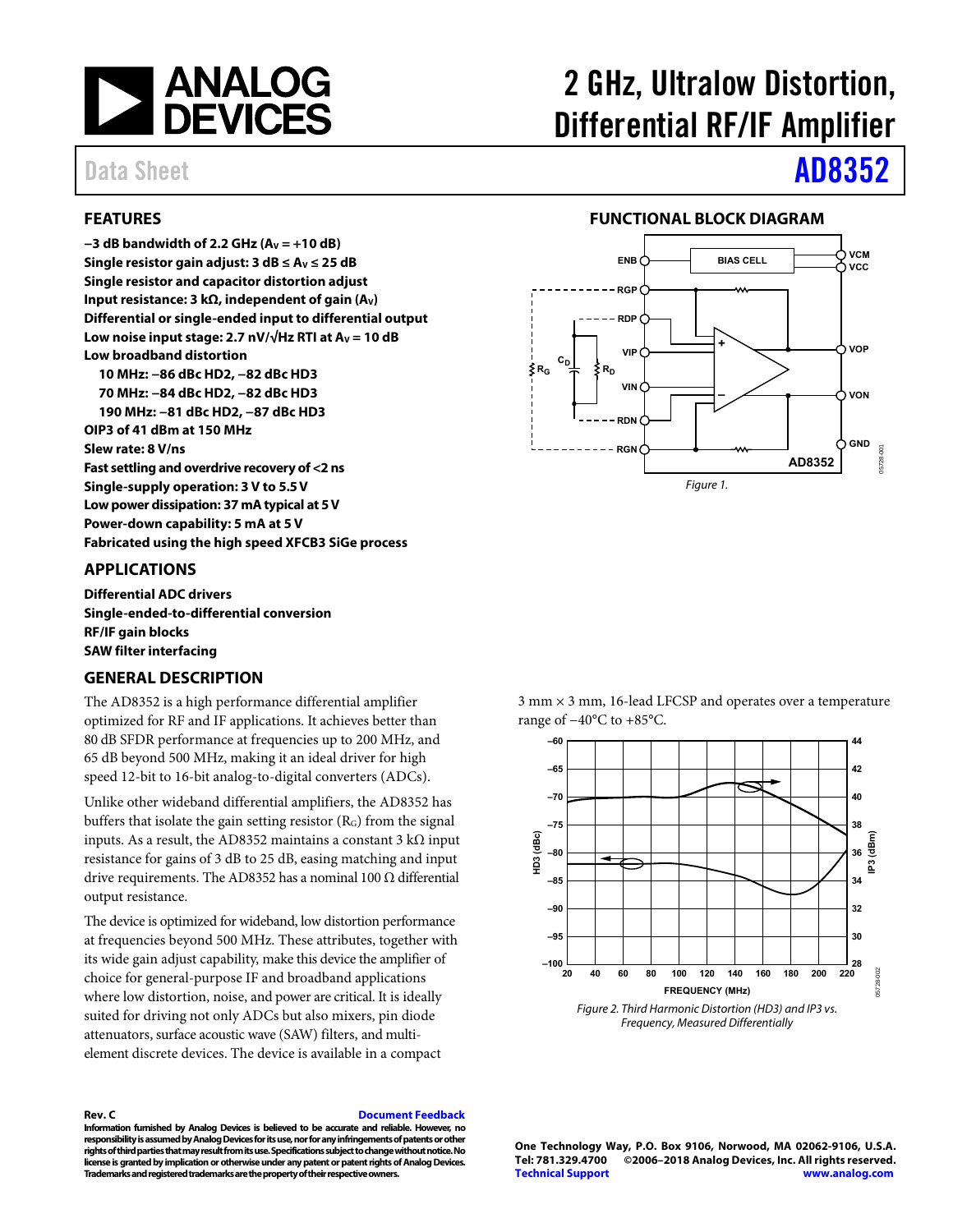## TABLE OF CONTENTS

## <span id="page-1-0"></span>**REVISION HISTORY**

| $4/2018$ —Rev. B to Rev. C |
|----------------------------|
|----------------------------|

## **7/2008—Rev. A to Rev. B**

| Gain and Distortion Adjustment (Differential Input)  11   |  |
|-----------------------------------------------------------|--|
|                                                           |  |
| Narrow-Band, Third-Order Intermodulation Cancellation. 13 |  |
|                                                           |  |
|                                                           |  |
|                                                           |  |
|                                                           |  |
|                                                           |  |
|                                                           |  |
|                                                           |  |
|                                                           |  |

### **9/2006—Rev. 0 to Rev. A**

| Inserted Figure 17, Figure 18, and Figure 21  10 |  |
|--------------------------------------------------|--|
|                                                  |  |
|                                                  |  |
|                                                  |  |
|                                                  |  |
|                                                  |  |

**1/2006—Revision 0: Initial Version**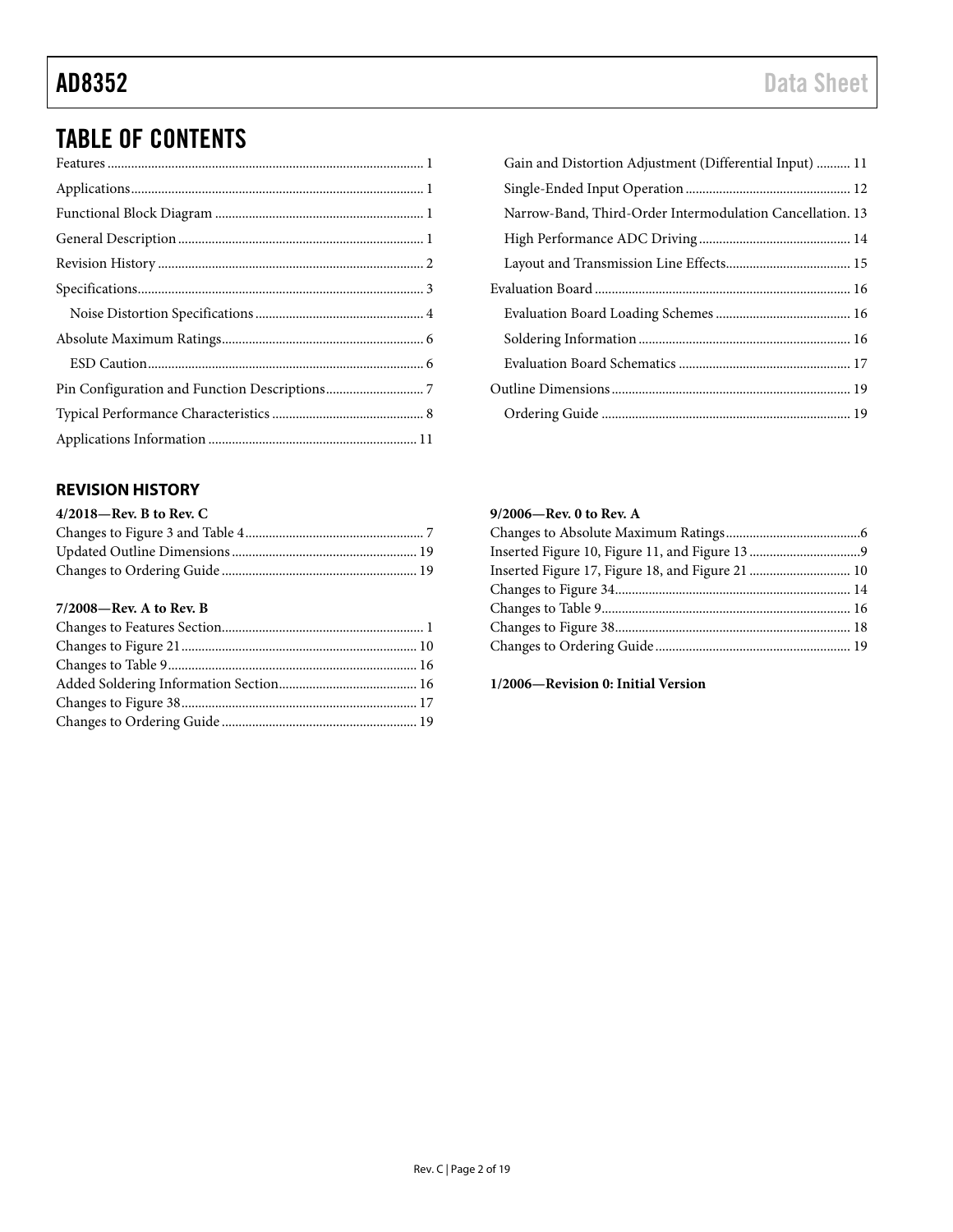## <span id="page-2-0"></span>**SPECIFICATIONS**

 $V_s = 5$  V, R<sub>L</sub> = 200 Ω differential, R<sub>G</sub> = 118 Ω (A<sub>V</sub> = 10 dB), f = 100 MHz, T = 25°C; parameters specified differentially (in/out), unless otherwise noted.  $C_D$  and  $R_D$  are selected for differential broadband operation (see [Table 5](#page-10-2) an[d Table 6\)](#page-10-3).

| Table 1.                                |                                                                                |        |            |       |                     |
|-----------------------------------------|--------------------------------------------------------------------------------|--------|------------|-------|---------------------|
| <b>Parameter</b>                        | <b>Conditions</b>                                                              | Min    | <b>Typ</b> | Max   | Unit                |
| <b>DYNAMIC PERFORMANCE</b>              |                                                                                |        |            |       |                     |
| -3 dB Bandwidth                         | $A_V = 6$ dB, $V_{OUT} \le 1.0$ V p-p                                          |        | 2500       |       | MHz                 |
|                                         | $A_V = 10$ dB, $V_{OUT} \le 1.0$ V p-p                                         |        | 2200       |       | <b>MHz</b>          |
|                                         | $A_V = 14$ dB, $V_{OUT} \le 1.0$ V p-p                                         |        | 1800       |       | <b>MHz</b>          |
| Bandwidth for 0.1 dB Flatness           | $3 dB \le A_V \le 20 dB$ , $V_{OUT} \le 1.0 V p-p$                             |        | 190        |       | <b>MHz</b>          |
| Bandwidth for 0.2 dB Flatness           | $3 dB \le Av \le 20 dB$ , $V_{\text{OUT}} \le 1.0 V p-p$                       |        | 300        |       | <b>MHz</b>          |
| Gain Accuracy                           | Using 1% resistor for R <sub>G</sub> , 0 dB $\leq$ A <sub>V</sub> $\leq$ 20 dB |        | ±1         |       | dB                  |
| <b>Gain Supply Sensitivity</b>          | $V_s \pm 5\%$                                                                  |        | 0.06       |       | dB/V                |
| <b>Gain Temperature Sensitivity</b>     | $-40^{\circ}$ C to $+85^{\circ}$ C                                             |        | 4          |       | mdB/°C              |
| <b>Slew Rate</b>                        | $R_L = 1 k\Omega$ , $V_{OUT} = 2 V$ step                                       |        | 9          |       | V/ns                |
|                                         | $R_L = 200 \Omega$ , $V_{\text{OUT}} = 2 V$ step                               |        | 8          |       | V/ns                |
| <b>Settling Time</b>                    | 2 V step to 1%                                                                 |        | $<$ 2      |       | ns                  |
| Overdrive Recovery Time                 | $V_{IN} = 4 V$ to 0 V step, $V_{OUT} \leq \pm 10$ mV                           |        | $<$ 3      |       | ns                  |
| Reverse Isolation (S12)                 |                                                                                |        | $-80$      |       | dB                  |
| <b>INPUT/OUTPUT CHARACTERISTICS</b>     |                                                                                |        |            |       |                     |
| Common-Mode Nominal                     |                                                                                |        | VCC/2      |       | V                   |
| Voltage Adjustment Range                |                                                                                |        | 1.2 to 3.8 |       | v                   |
| Maximum Output Voltage Swing            | 1 dB compressed                                                                |        | 6          |       | V p-p               |
| Output Common-Mode Offset               | Referenced to VCC/2                                                            | $-100$ |            | $+20$ | mV                  |
| Output Common-Mode Drift                | $-40^{\circ}$ C to $+85^{\circ}$ C                                             |        | 0.25       |       | $mV$ <sup>o</sup> C |
| Output Differential Offset Voltage      |                                                                                | $-20$  |            | $+20$ | mV                  |
| Common-Mode Rejection Ratio (CMRR)      |                                                                                |        | 57         |       | dB                  |
| <b>Output Differential Offset Drift</b> | $-40^{\circ}$ C to $+85^{\circ}$ C                                             |        | 0.15       |       | $mV$ <sup>o</sup> C |
| <b>Input Bias Current</b>               |                                                                                |        | ±5         |       | μA                  |
| <b>Input Resistance</b>                 |                                                                                |        | 3          |       | $k\Omega$           |
| Input Capacitance (Single Ended)        |                                                                                |        | 0.9        |       | pF                  |
| <b>Output Resistance</b>                |                                                                                |        | 100        |       | Ω                   |
| <b>Output Capacitance</b>               |                                                                                |        | 3          |       | pF                  |
| POWER INTERFACE                         |                                                                                |        |            |       |                     |
| Supply Voltage                          |                                                                                | 3      | 5          | 5.5   | ٧                   |
| <b>ENB Threshold</b>                    |                                                                                |        | 1.5        |       | V                   |
| <b>ENB Input Bias Current</b>           | ENB at 3 V                                                                     |        | 75         |       | nA                  |
|                                         | ENB at 0.6 V                                                                   |        | $-125$     |       | μA                  |
| <b>Quiescent Current</b>                | ENB at 3 V                                                                     | 35     | 37         | 39    | mA                  |
|                                         | ENB at 0.6 V                                                                   |        | 5.3        |       | mA                  |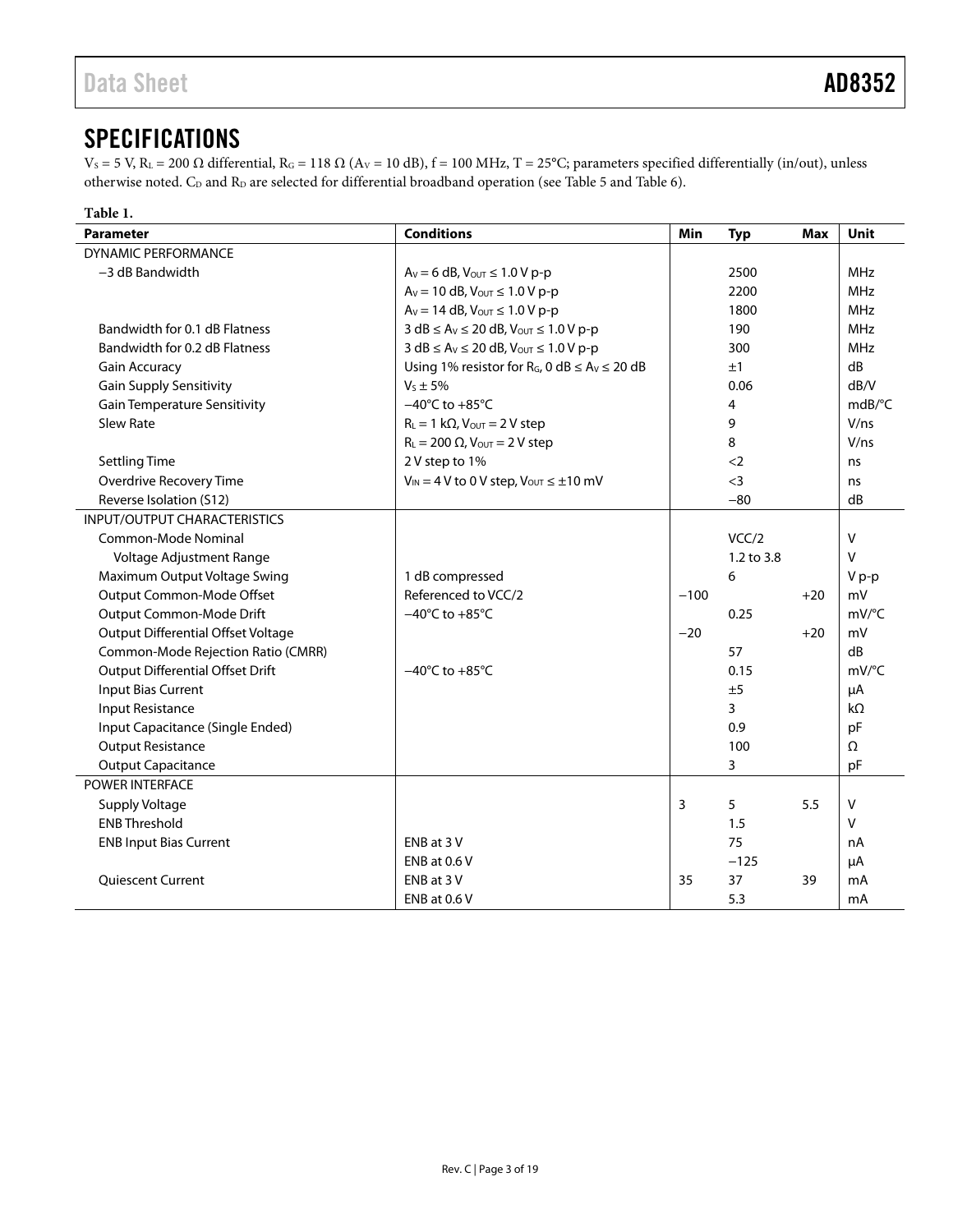## <span id="page-3-0"></span>**NOISE DISTORTION SPECIFICATIONS**

 $V_s = 5$  V, R<sub>L</sub> = 200 Ω differential, R<sub>G</sub> = 118 Ω (A<sub>V</sub> = 10 dB), V<sub>OUT</sub> = 2 V p-p composite, T = 25°C; parameters specified differentially, unless otherwise noted. C<sub>D</sub> and R<sub>D</sub> are selected for differential broadband operation (see [Table 5](#page-10-2) an[d Table 6\)](#page-10-3). See th[e Applications Information](#page-10-0) section for single-ended-to-differential performance characteristics.

<span id="page-3-1"></span>

| Table 2.                                      |                                                                                                      |                          |                |
|-----------------------------------------------|------------------------------------------------------------------------------------------------------|--------------------------|----------------|
| <b>Parameter</b>                              | <b>Conditions</b>                                                                                    | Min<br>Max<br><b>Typ</b> | Unit           |
| 10 MHz                                        |                                                                                                      |                          |                |
| Second/Third Harmonic Distortion <sup>1</sup> | $R_L = 1 k\Omega$ , $V_{OUT} = 2 V p-p$                                                              | $-88/-95$                | dBc            |
|                                               | $R_L = 200 \Omega$ , $V_{OUT} = 2 V p-p$                                                             | $-86/-82$                | dBc            |
| Output Third-Order Intercept                  | $R_L = 200 \Omega$ , $f_1 = 9.5$ MHz, $f_2 = 10.5$ MHz                                               | 38                       | dBm            |
| Third-Order IMD                               | $R_L = 1 k\Omega$ , $f_1 = 9.5 MHz$ , $f_2 = 10.5 MHz$ ,<br>$V_{\text{OUT}} = 2 V p-p$ composite     | $-86$                    | dBc            |
|                                               | $R_1 = 200 \Omega$ , $f_1 = 9.5$ MHz, $f_2 = 10.5$ MHz,<br>$V_{\text{OUT}} = 2 V p-p$ composite      | $-81$                    | dBc            |
| Noise Spectral Density (RTI)                  |                                                                                                      | 2.7                      | $nV/\sqrt{Hz}$ |
| 1 dB Compression Point (RTO)                  |                                                                                                      | 15.7                     | dBm            |
| 70 MHz                                        |                                                                                                      |                          |                |
| Second/Third Harmonic Distortion              | $R_L = 1 k\Omega$ , $R_G = 178 \Omega$ , $V_{OUT} = 2 V p-p$                                         | $-83/-84$                | dBc            |
|                                               | $R_L = 200 \Omega$ , $R_G = 115 \Omega$ , $V_{OUT} = 2 V p-p$                                        | $-84/-82$                | dBc            |
| Output Third-Order Intercept                  | $R_1 = 200 \Omega$ , $f_1 = 69.5$ MHz, $f_2 = 70.5$ MHz                                              | 40                       | dBm            |
| Third-Order IMD                               | $R_L = 1 k\Omega$ , $f_1 = 69.5 MHz$ , $f_2 = 70.5 MHz$ ,<br>$V_{\text{OUT}} = 2 V p-p$ composite    | $-91$                    | dBc            |
|                                               | $R_1 = 200 \Omega$ , $f_1 = 69.5$ MHz, $f_2 = 70.5$ MHz,<br>$V_{\text{OUT}} = 2 V p-p$ composite     | $-83$                    | dBc            |
| Noise Spectral Density (RTI)                  |                                                                                                      | 2.7                      | $nV/\sqrt{Hz}$ |
| 1 dB Compression Point (RTO)                  |                                                                                                      | 15.7                     | dBm            |
| <b>100 MHz</b>                                |                                                                                                      |                          |                |
| Second/Third Harmonic Distortion              | $R_L = 1 k\Omega$ , $V_{OUT} = 2 V p-p$                                                              | $-83/-83$                | dBc            |
|                                               | $R_L = 200 \Omega$ , $V_{OUT} = 2 V p-p$                                                             | $-84/-82$                | dBc            |
| Output Third-Order Intercept                  | $R_L$ = 200 $\Omega$ , $f_1$ = 99.5 MHz, $f_2$ = 100.5 MHz                                           | 40                       | dBm            |
| Third-Order IMD                               | $R_L = 1 k\Omega$ , $f_1 = 99.5 MHz$ , $f_2 = 100.5 MHz$ ,<br>$V_{\text{OUT}} = 2 V p-p$ composite   | $-91$                    | dBc            |
|                                               | $R_L$ = 200 $\Omega$ , $f_1$ = 99.5 MHz, $f_2$ = 100.5 MHz,<br>$V_{\text{OUT}} = 2 V p-p$ composite  | $-84$                    | dBc            |
| Noise Spectral Density (RTI)                  |                                                                                                      | 2.7                      | $nV/\sqrt{Hz}$ |
| 1 dB Compression Point (RTO)                  |                                                                                                      | 15.6                     | dBm            |
| <b>140 MHz</b>                                |                                                                                                      |                          |                |
| Second/Third Harmonic Distortion              | $R_L = 1 k\Omega$ , $V_{OUT} = 2 V p-p$                                                              | $-83/-82$                | dBc            |
|                                               | $R_L = 200 \Omega$ , $V_{\text{OUT}} = 2 V p - p$                                                    | $-82/-84$                | dBc            |
| Output Third-Order Intercept                  | $R_L$ = 200 $\Omega$ , $f_1$ = 139.5 MHz, $f_2$ = 140.5 MHz                                          | 41                       | dBm            |
| Third-Order IMD                               | $R_L = 1 k\Omega$ , $f_1 = 139.5 MHz$ , $f_2 = 140.5 MHz$ ,<br>$V_{\text{OUT}} = 2 V p-p$ composite  | $-89$                    | dBc            |
|                                               | $R_L$ = 200 $\Omega$ , $f_1$ = 139.5 MHz, $f_2$ = 140.5 MHz,<br>$V_{\text{OUT}} = 2 V p-p$ composite | $-85$                    | dBc            |
| Noise Spectral Density (RTI)                  |                                                                                                      | 2.7                      | $nV/\sqrt{Hz}$ |
| 1 dB Compression Point (RTO)                  |                                                                                                      | 15.5                     | dBm            |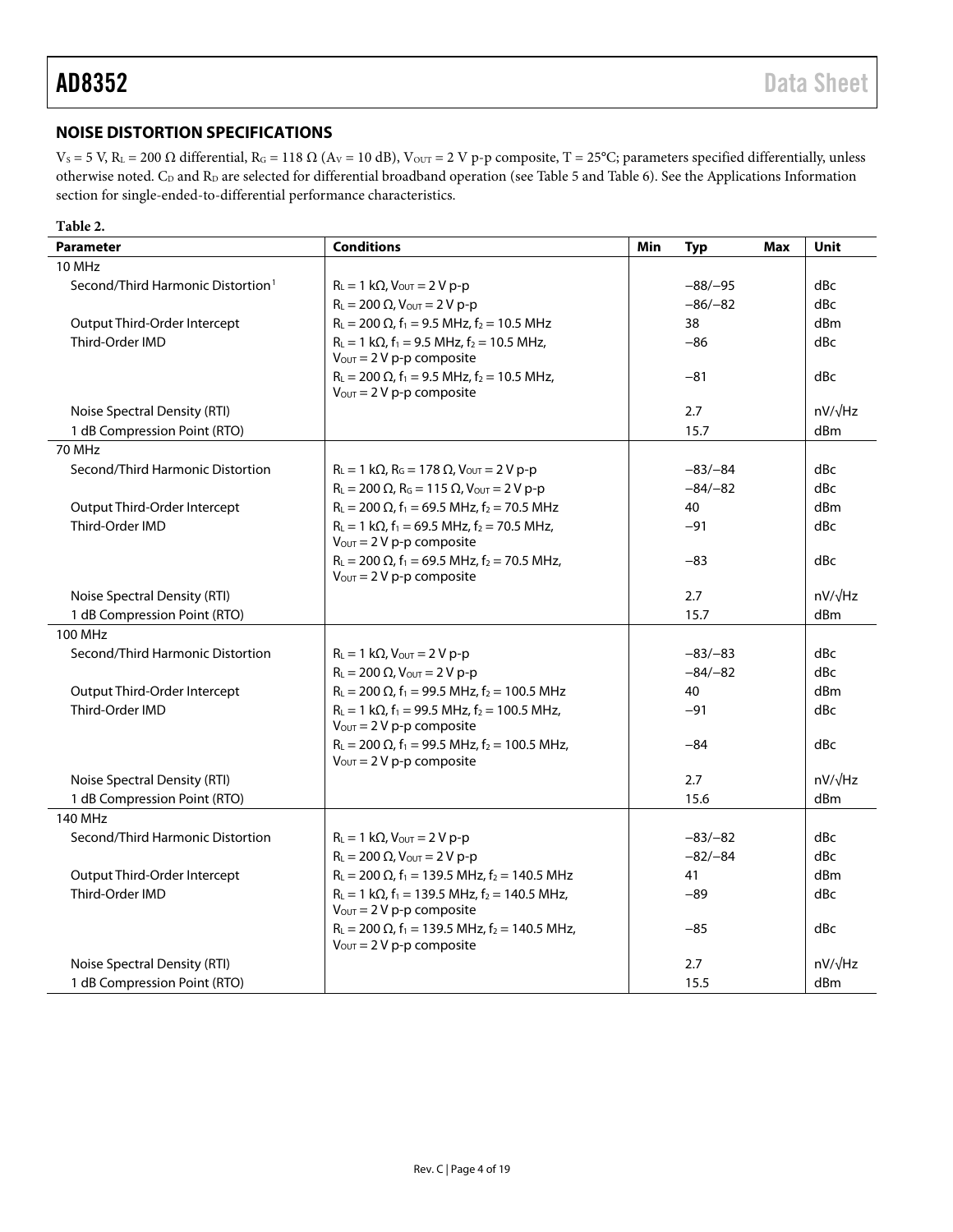<span id="page-4-0"></span>

| <b>Parameter</b>                              | <b>Conditions</b>                                                                                    | Min<br><b>Typ</b><br>Max | <b>Unit</b>     |
|-----------------------------------------------|------------------------------------------------------------------------------------------------------|--------------------------|-----------------|
| <b>190 MHz</b>                                |                                                                                                      |                          |                 |
| Second/Third Harmonic Distortion              | $R_L = 1 k\Omega$ , $V_{OUT} = 2 V p-p$                                                              | $-82/-85$                | dBc             |
|                                               | $R_L = 200 \Omega$ , $V_{OUT} = 2 V p-p$                                                             | $-81/-87$                | dBc             |
| Output Third-Order Intercept                  | $R_L = 200 \Omega$ , $f_1 = 180.5$ MHz, $f_2 = 190.5$ MHz                                            | 39                       | d <sub>Bm</sub> |
| Third-Order IMD                               | $R_L = 1 k\Omega$ , $f_1 = 180.5 MHz$ , $f_2 = 190.5 MHz$ ,<br>$V_{\text{OUT}} = 2 V p-p$ composite  | $-83$                    | $d$ Bc          |
|                                               | $R_L = 200 \Omega$ , $f_1 = 180.5$ MHz, $f_2 = 190.5$ MHz,<br>$V_{\text{OUT}} = 2 V p-p$ composite   | $-81$                    | dBc             |
| Noise Spectral Density (RTI)                  |                                                                                                      | 2.7                      | $nV/\sqrt{Hz}$  |
| 1 dB Compression Point (RTO)                  |                                                                                                      | 15.4                     | dBm             |
| 240 MHz                                       |                                                                                                      |                          |                 |
| Second/Third Harmonic Distortion              | $R_L = 1 k\Omega$ , $V_{OUT} = 2 V p-p$                                                              | $-82/-76$                | dBc             |
|                                               | $R_L = 200 \Omega$ , $V_{\text{OUT}} = 2 V p-p$                                                      | $-80/-73$                | dBc             |
| Output Third-Order Intercept                  | $R_L = 200 \Omega$ , $f_1 = 239.5$ MHz, $f_2 = 240.5$ MHz                                            | 36                       | dBm             |
| Third-Order IMD                               | $R_L = 1 k\Omega$ , $f_1 = 239.5 MHz$ , $f_2 = 240.5 MHz$ ,<br>$V_{OUT} = 2 V p-p$ composite         | $-85$                    | dBc             |
|                                               | $R_L = 200 \Omega$ , $f_1 = 239.5$ MHz, $f_2 = 240.5$ MHz,<br>$V_{\text{OUT}} = 2 V p-p$ composite   | $-77$                    | dBc             |
| Noise Spectral Density (RTI)                  |                                                                                                      | 2.7                      | $nV/\sqrt{Hz}$  |
| 1 dB Compression Point (RTO)                  |                                                                                                      | 15.3                     | dBm             |
| 380 MHz                                       |                                                                                                      |                          |                 |
| Second/Third Harmonic Distortion <sup>2</sup> | $R_L = 1 k\Omega$ , $V_{OUT} = 2 V p-p$                                                              | $-72/-68$                | dBc             |
|                                               | $R_L = 200 \Omega$ , $V_{OUT} = 2 V p-p$                                                             | $-74/-69$                | dBc             |
| Output Third-Order Intercept                  | $R_L = 200 \Omega$ , $f_1 = 379.5$ MHz, $f_2 = 380.5$ MHz                                            | 33                       | dBm             |
| Third-Order IMD                               | $R_L = 1 k\Omega$ , $f_1 = 379.5 MHz$ , $f_2 = 380.5 MHz$ ,<br>$V_{\text{OUT}} = 2 V p-p$ composite  | $-74$                    | dBc             |
|                                               | $R_L = 200 \Omega$ , $f_1 = 379.5$ MHz, $f_2 = 380.5$ MHz,<br>$V_{\text{OUT}} = 2 V p-p$ composite   | $-70$                    | dBc             |
| Noise Spectral Density (RTI)                  |                                                                                                      | 2.7                      | $nV/\sqrt{Hz}$  |
| 1 dB Compression Point (RTO)                  |                                                                                                      | 14.6                     | dBm             |
| 500 MHz                                       |                                                                                                      |                          |                 |
| Second/Third Harmonic Distortion <sup>2</sup> | $R_L = 200 \Omega$ , $V_{OUT} = 2 V p-p$                                                             | $-71/-64$                | dBc             |
| Output Third-Order Intercept                  | $R_L = 200 \Omega$ , $f_1 = 499.5$ MHz, $f_2 = 500.5$ MHz                                            | 28                       | dBm             |
| Third-Order IMD                               | $R_L$ = 200 $\Omega$ , $f_1$ = 499.5 MHz, $f_2$ = 500.5 MHz,<br>$V_{\text{OUT}} = 2 V p-p$ composite | $-61$                    | dBc             |
| Noise Spectral Density (RTI)                  |                                                                                                      | 2.7                      | $nV/\sqrt{Hz}$  |
| 1 dB Compression Point (RTO)                  |                                                                                                      | 13.9                     | dBm             |

<sup>1</sup> When using the evaluation board at frequencies below 50 MHz, replace the Output Balun T1 with a transformer, such as Mini-Circuits® ADT1-1WT to obtain the low frequency balance required for differential HD2 cancellation.

 $^{2}$ C<sub>D</sub> and R<sub>D</sub> can be optimized for broadband operation below 180 MHz. For operation above 300 MHz, C<sub>D</sub> and R<sub>D</sub> components are not required.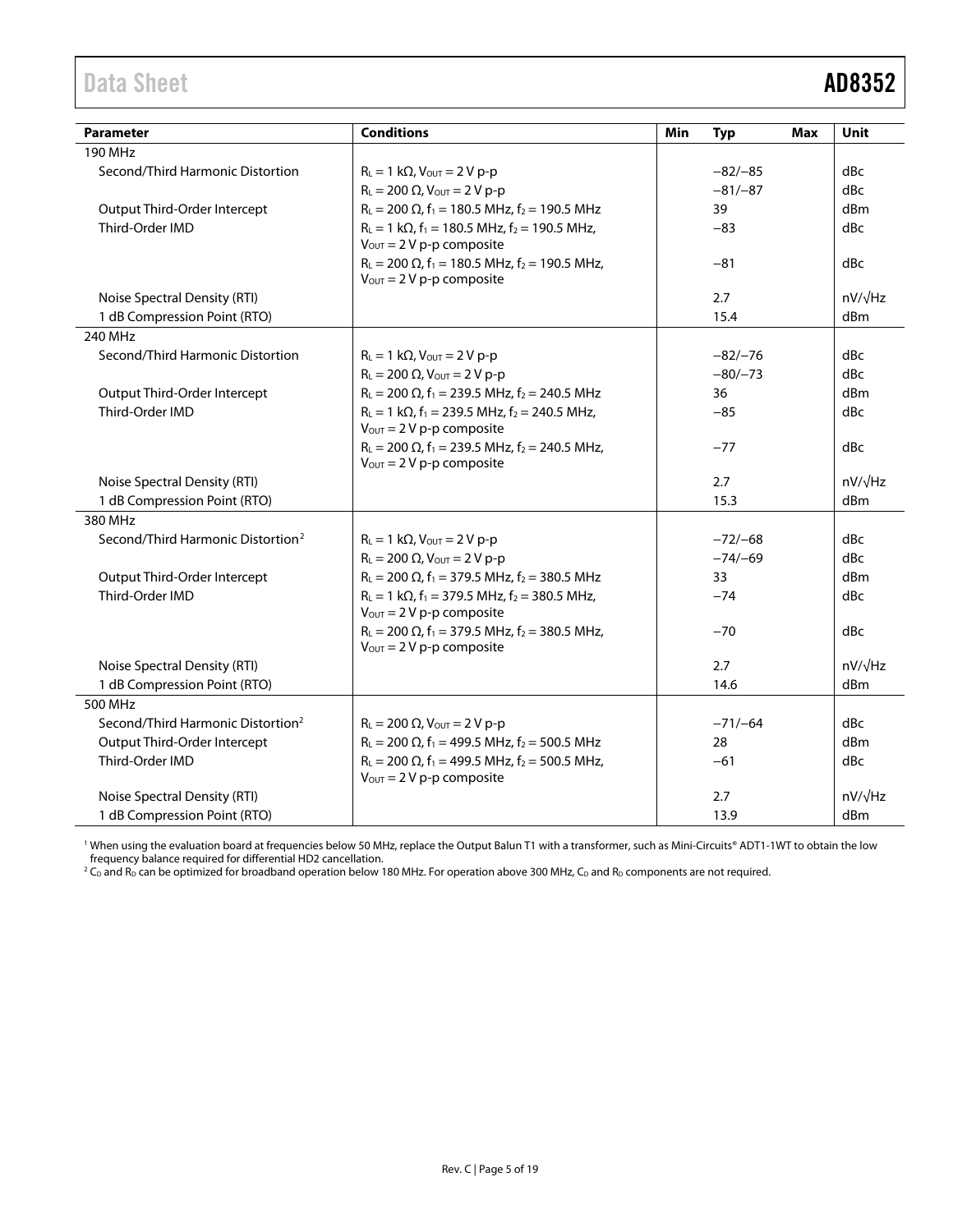## <span id="page-5-0"></span>ABSOLUTE MAXIMUM RATINGS

### **Table 3.**

| <b>Parameter</b>                    | Rating                               |
|-------------------------------------|--------------------------------------|
| Supply Voltage, VCC                 | 5.5V                                 |
| VIP, VIN                            | $VCC + 0.5 V$                        |
| <b>Internal Power Dissipation</b>   | 210 mW                               |
| $\theta_{IA}$                       | 91.4°C/W                             |
| Maximum Junction Temperature        | $125^{\circ}$ C                      |
| <b>Operating Temperature Range</b>  | $-40^{\circ}$ C to $+85^{\circ}$ C   |
| Storage Temperature Range           | $-65^{\circ}$ C to +150 $^{\circ}$ C |
| Lead Temperature (Soldering 60 sec) | $300^{\circ}$ C                      |

Stresses at or above those listed under Absolute Maximum Ratings may cause permanent damage to the product. This is a stress rating only; functional operation of the product at these or any other conditions above those indicated in the operational section of this specification is not implied. Operation beyond the maximum operating conditions for extended periods may affect product reliability.

### <span id="page-5-1"></span>**ESD CAUTION**



ESD (electrostatic discharge) sensitive device. Charged devices and circuit boards can discharge without detection. Although this product features patented or proprietary protection circuitry, damage may occur on devices subjected to high energy ESD. Therefore, proper ESD precautions should be taken to avoid performance degradation or loss of functionality.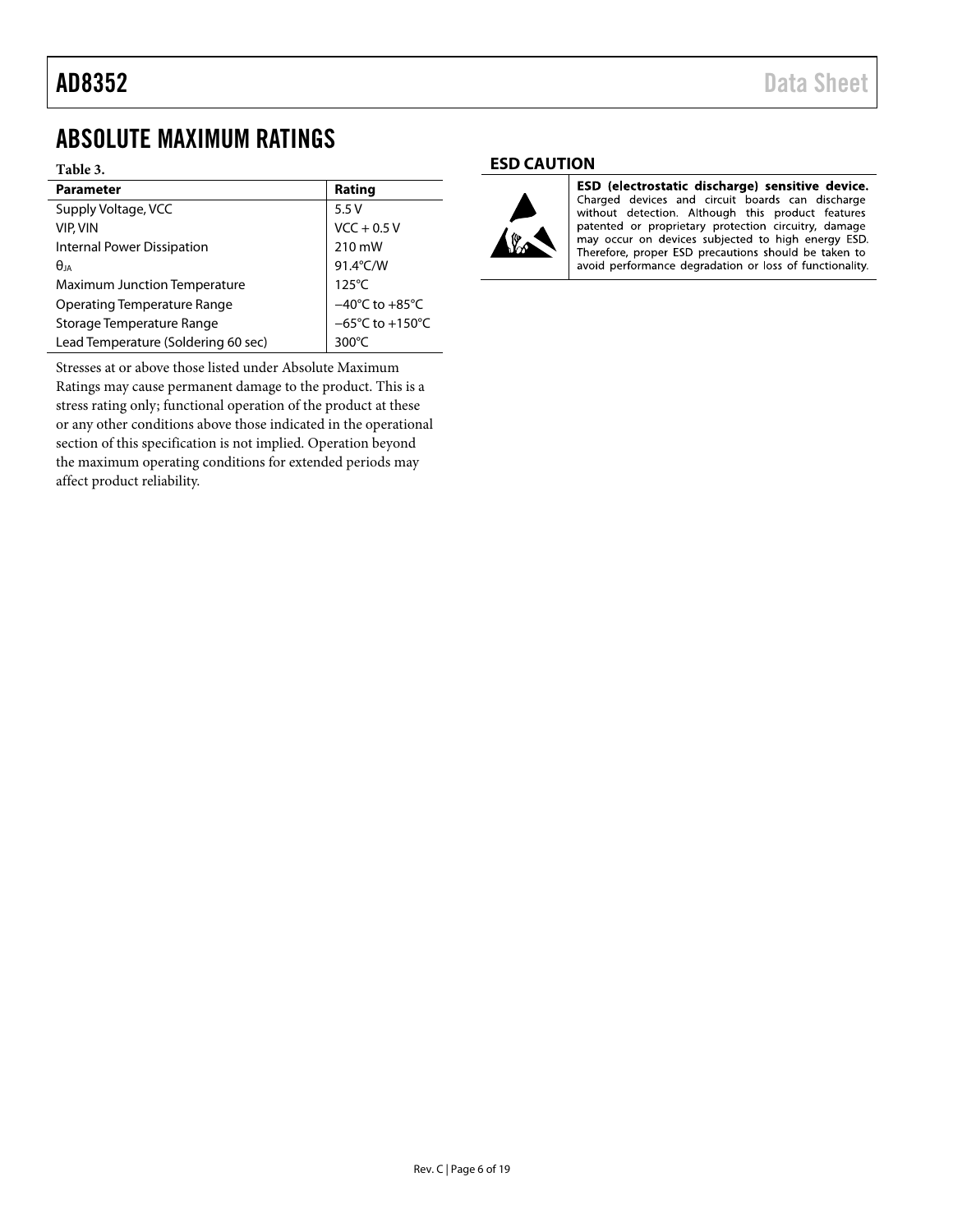## <span id="page-6-0"></span>PIN CONFIGURATION AND FUNCTION DESCRIPTIONS



### **Table 4. Pin Function Descriptions**

| Pin No.     | <b>Mnemonic</b> | <b>Description</b>                                                                                                                                                                                                                                         |
|-------------|-----------------|------------------------------------------------------------------------------------------------------------------------------------------------------------------------------------------------------------------------------------------------------------|
|             | <b>RDP</b>      | Positive Distortion Adjust.                                                                                                                                                                                                                                |
|             | <b>RGP</b>      | Positive Gain Adjust.                                                                                                                                                                                                                                      |
| 3           | <b>RGN</b>      | Negative Gain Adjust.                                                                                                                                                                                                                                      |
| 4           | <b>RDN</b>      | Negative Distortion Adjust.                                                                                                                                                                                                                                |
| 5.          | <b>VIN</b>      | Balanced Differential Input. This pin is biased to VCM, typically ac-coupled.                                                                                                                                                                              |
| 6, 7, 9, 12 | <b>GND</b>      | Ground. Connect this pin to low impedance GND.                                                                                                                                                                                                             |
| 8, 13       | <b>VCC</b>      | Positive Supply.                                                                                                                                                                                                                                           |
| 10          | <b>VON</b>      | Balanced Differential Output. This pin is biased to VCM, typically ac-coupled.                                                                                                                                                                             |
| 11          | <b>VOP</b>      | Balanced Differential Output. This pin is biased to VCM, typically ac-coupled.                                                                                                                                                                             |
| 14          | <b>VCM</b>      | Common-Mode Voltage. A voltage applied to this pin sets the common-mode voltage of the input and output.<br>Typically decoupled to ground with a 0.1 µF capacitor. With no reference applied, input and output common<br>mode floats to midsupply (VCC/2). |
| 15          | <b>ENB</b>      | Enable. Apply positive voltage $(1.3 V < ENB < VCC)$ to activate device.                                                                                                                                                                                   |
| 16          | <b>VIP</b>      | Balanced Differential Input. This pin is biased to VCM, typically ac-coupled.                                                                                                                                                                              |
|             | EPAD            | Exposed Pad. The exposed pad must be connected to ground via a low impedance path, both thermally and<br>electrically.                                                                                                                                     |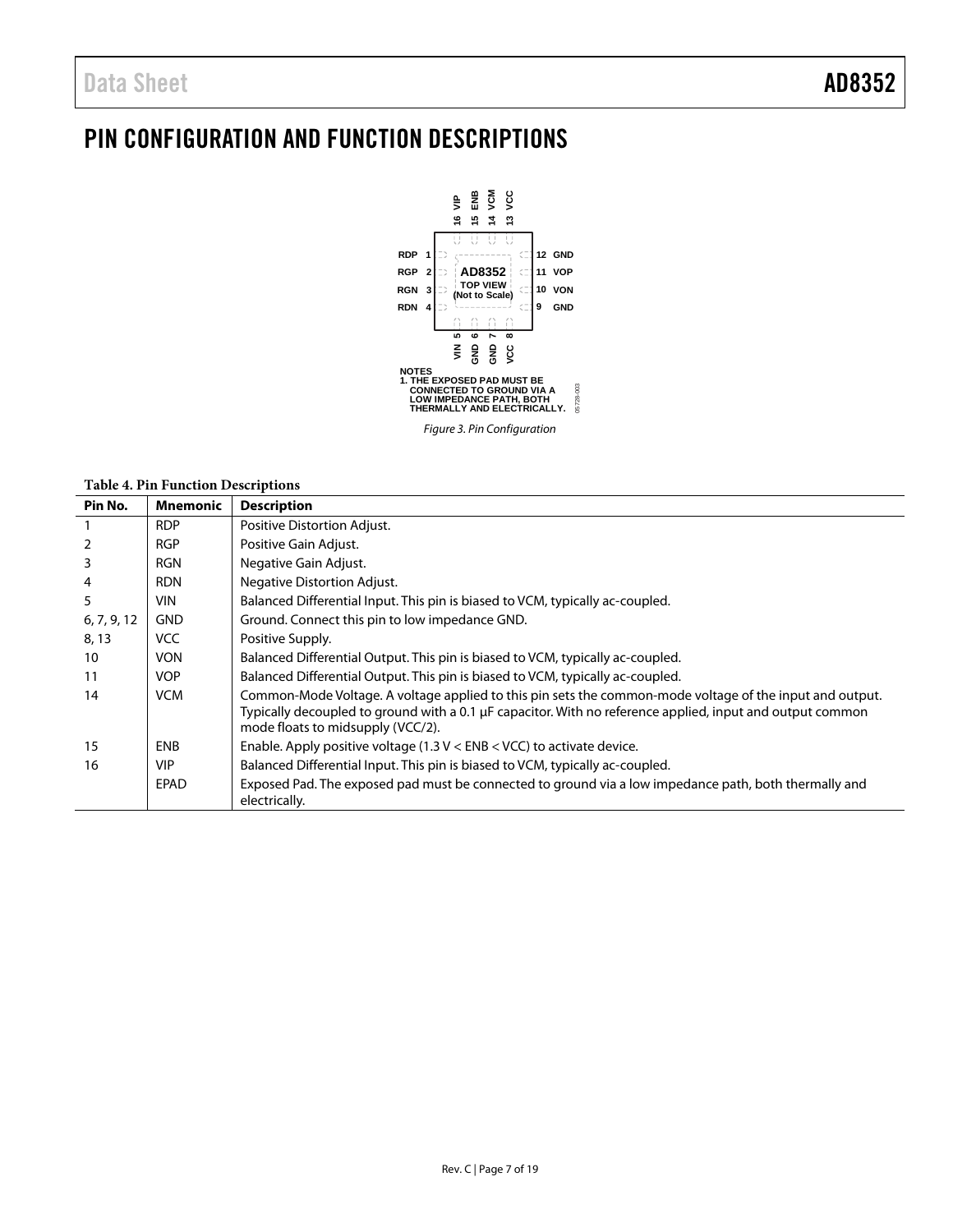## <span id="page-7-0"></span>TYPICAL PERFORMANCE CHARACTERISTICS



*Figure 4. Gain vs. Frequency for a 200 Ω Differential Load with Baluns, AV = 18 dB, 12 dB, and 6 dB*



*Figure 5. Gain vs. Frequency for a 1 kΩ Differential Load with Baluns, AV = 18 dB, 12 dB, and 6 dB*



*Figure 6. Gain vs. Frequency for a 200 Ω Differential Load Without Baluns, RD/CD Open, AV = 22 dB, 14 dB, 10 dB, 6 dB, and 3 dB*



*Figure 7. Gain vs. Frequency for a 1 kΩ Differential Load Without Baluns, RD/CD Open, AV = 25 dB, 14 dB, 10 dB, 6 dB, and 3 dB*



*Figure 8. Gain vs. Frequency over Temperature (−40°C, +25°C, +85°C) Without Baluns, AV = 10 dB, RL = 200 Ω and 1 kΩ*



*Figure 9. CMRR vs. Frequency, RL = 200 Ω and 1 kΩ, Differential Source Resistance*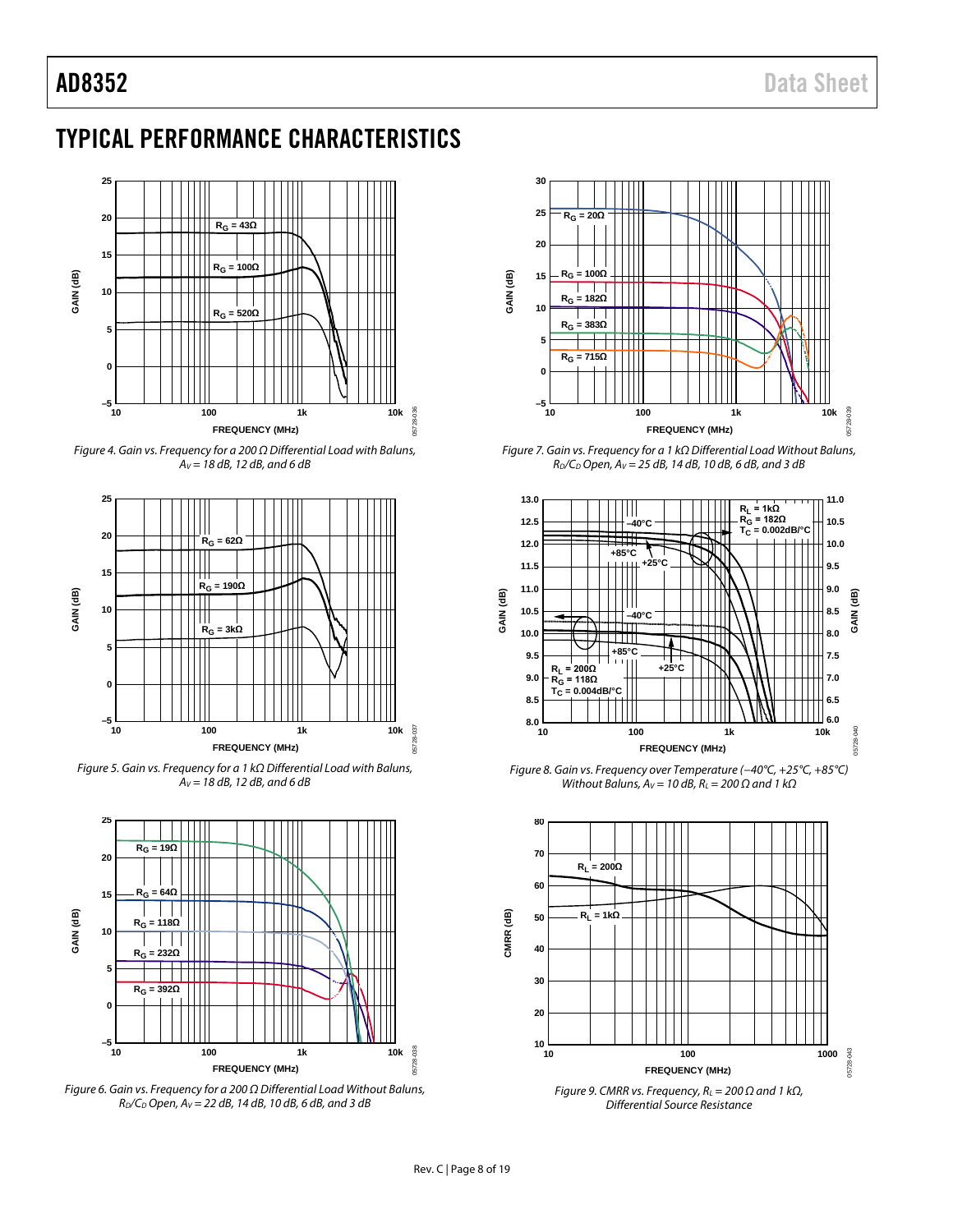

*Figure 10. Noise Figure, OIP3, and Spectral Noise Density vs. Frequency, 2 V p-p Composite, RL = 200 Ω*



*Figure 11. Output IP3 (OIP3) vs. RG forMultiple Frequencies, RL = 200 Ω*



<span id="page-8-0"></span>*Figure 12. Third-Order Harmonic Distortion (HD3) vs. Frequency, AV = 10 dB, RL = 200 Ω* 



*Figure 13. Output 1 dB Compression Point (P1dB) vs. RG for Multiple Frequencies, RL = 200 Ω*



<span id="page-8-1"></span>*Figure 14. Harmonic Distortion vs. Frequency for 2 V p-p into RL = 1 kΩ,*  $A_V$  = 10 dB, 5 V Supply,  $R_G$  = 180 Ω,  $R_D$  = 6.8 kΩ,  $C_D$  = 0.1 pF



<span id="page-8-2"></span>*Figure 15. Harmonic Distortion vs. Frequency for 2 V p-p into RL = 200 Ω,*  $A_V = 10$  *dB, R<sub>G</sub>* = 115  $\Omega$ ,  $R_D = 4.3$  *k* $\Omega$ ,  $C_D = 0.2$  *pF*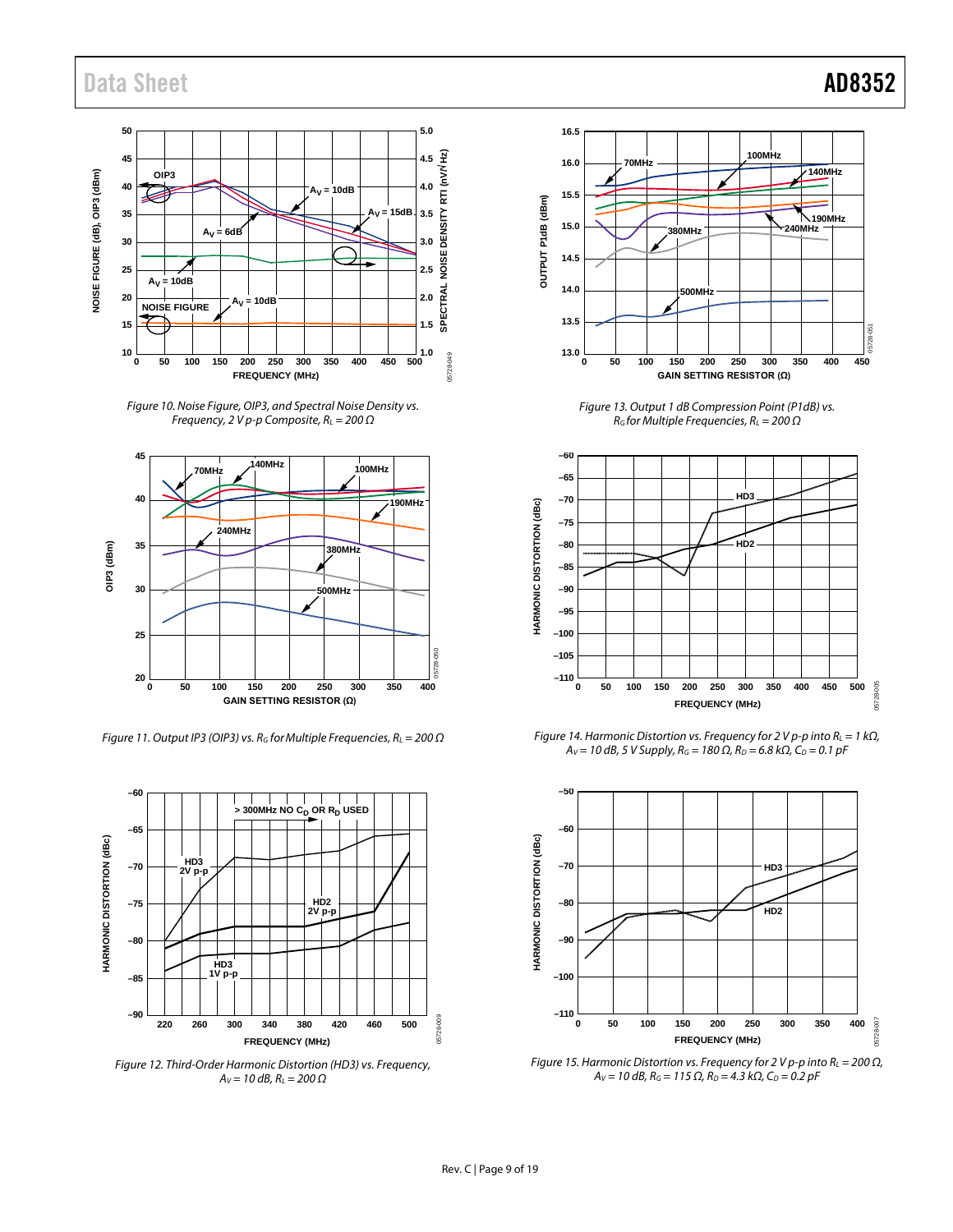

*Figure 16. Group Delay and Phase vs. Frequency, AV = 10 dB, RL = 200 Ω*



*Figure 17. S11 Equivalent RC Parallel Network, RG = 115 Ω*



*Figure 18. S22 Equivalent RC Parallel Network, R<sub>G</sub>* = 115 Ω



*Figure 19. Large Signal Output Transient Response, RL = 200 Ω, AV = 10 dB*





*Figure 21. Spectral Noise Density RTI and Noise Figure vs. RG, RL = 200 Ω*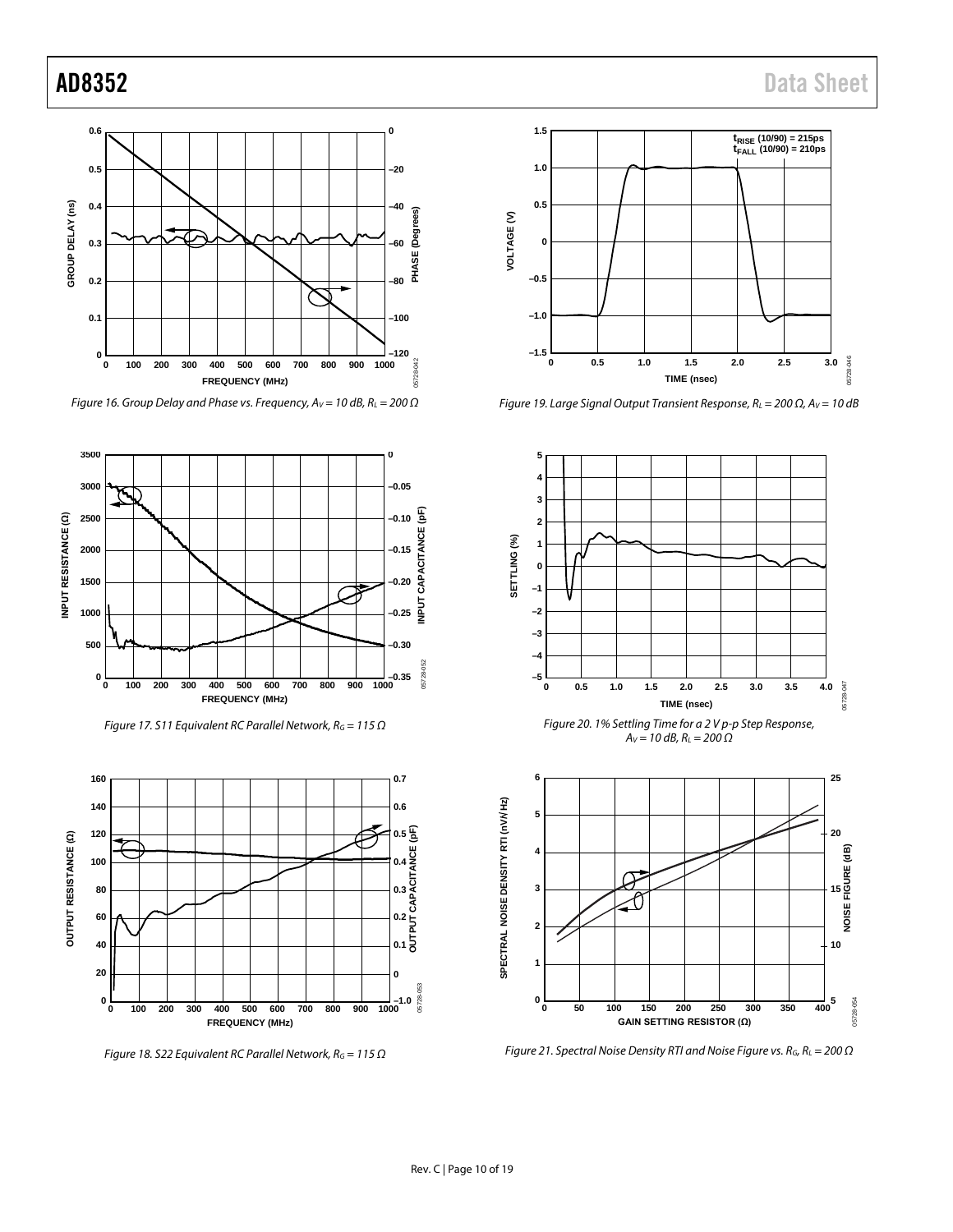## <span id="page-10-1"></span><span id="page-10-0"></span>APPLICATIONS INFORMATION **GAIN AND DISTORTION ADJUSTMENT (DIFFERENTIAL INPUT)**

[Table 5](#page-10-2) an[d Table 6](#page-10-3) show the required value of  $R<sub>G</sub>$  for the gains specified at 200 Ω and 1 kΩ loads. [Figure 22](#page-10-4) an[d Figure 24](#page-11-1) plot gain vs. RG up to 18 dB for both load conditions. For other output loads (RL), use Equation 1 to compute gain vs. RG.

$$
A_{VDifferential} = \left(\frac{R_G + 500}{(R_G + 5)(R_L + 53) + 430}\right) R_L
$$
 (1)

where

*RL* is the single-ended load.

*RG* is the gain setting resistor.

The third-order harmonic distortion can be reduced by using external components  $R_D$  and  $C_D$ . [Table 5](#page-10-2) an[d Table 6](#page-10-3) show the required values for  $R_D$  and  $C_D$  for the specified gains to achieve (single tone) third-order distortion reduction at 180 MHz. [Figure 23](#page-10-5) and [Figure 25](#page-11-2) show any gain (up to 18 dB) vs.  $C_D$  for 200 Ω and 1 kΩ loads, respectively. When these values are selected, they result in minimum single tone, third-order distortion at 180 MHz. This frequency point provides the best overall broadband distortion for the specified frequencies below and above this value. For applications above  $\sim$  300 MHz, C<sub>D</sub> and R<sub>D</sub> are not required. See th[e Specifications](#page-2-0) section and the third-order harmonic plots for more details (se[e Figure 12,](#page-8-0) [Figure 14,](#page-8-1) and [Figure 15\)](#page-8-2).

 $C<sub>D</sub>$  can be further optimized for narrow-band tuning requirements below 180 MHz that result in relatively lower third-order (inband) intermodulation distortion terms. See the [Narrow-Band,](#page-12-0)  [Third-Order Intermodulation Cancellation](#page-12-0) section for more information. Though not shown, single tone, third-order optimization can also be improved for narrow-band frequency applications below 180 MHz with the proper selection of  $C_D$ , and 3 dB to 6 dB of relative third-order improvement can be realized at frequencies below approximately 140 MHz.

Using the information listed i[n Table 5](#page-10-2) an[d Table 6,](#page-10-3) an extrapolated value for R<sub>D</sub> can be determined for loads between 200 Ω and 1 kΩ. For loads above 1 kΩ, use the 1 kΩ R<sub>D</sub> values listed in Table 6.

<span id="page-10-2"></span>

<span id="page-10-6"></span>

| $A_V$ (dB) | $R_G(\Omega)$ | $C_D(pF)$ | $R_D$ (k $\Omega$ ) |
|------------|---------------|-----------|---------------------|
| 3          | 390           | Open      | 6.8                 |
| 6          | 220           | Open      | 4.3                 |
| 9          | 140           | 0.1       | 4.3                 |
| 10         | 115           | 0.2       | 4.3                 |
| 12         | 86            | 0.3       | 4.3                 |
| 15         | 56            | 0.6       | 4.3                 |
| 18         | 35            |           | 4.3                 |

<span id="page-10-3"></span>

| Table 6. Broadband Selection of $R_G$ , $C_D$ , and $R_D$ , 1 k $\Omega$ Load |  |  |
|-------------------------------------------------------------------------------|--|--|
|-------------------------------------------------------------------------------|--|--|

| $A_V$ (dB) | $R_G(\Omega)$ | $C_D(pF)$ | $R_D$ (k $\Omega$ ) |
|------------|---------------|-----------|---------------------|
| 3          | 750           | Open      | 6.8                 |
| 6          | 360           | Open      | 6.8                 |
| 9          | 210           | Open      | 6.8                 |
| 10         | 180           | 0.05      | 6.8                 |
| 12         | 130           | 0.1       | 6.8                 |
| 15         | 82            | 0.3       | 6.8                 |
| 18         | 54            | 0.5       | 6.8                 |

<span id="page-10-4"></span>

<span id="page-10-5"></span>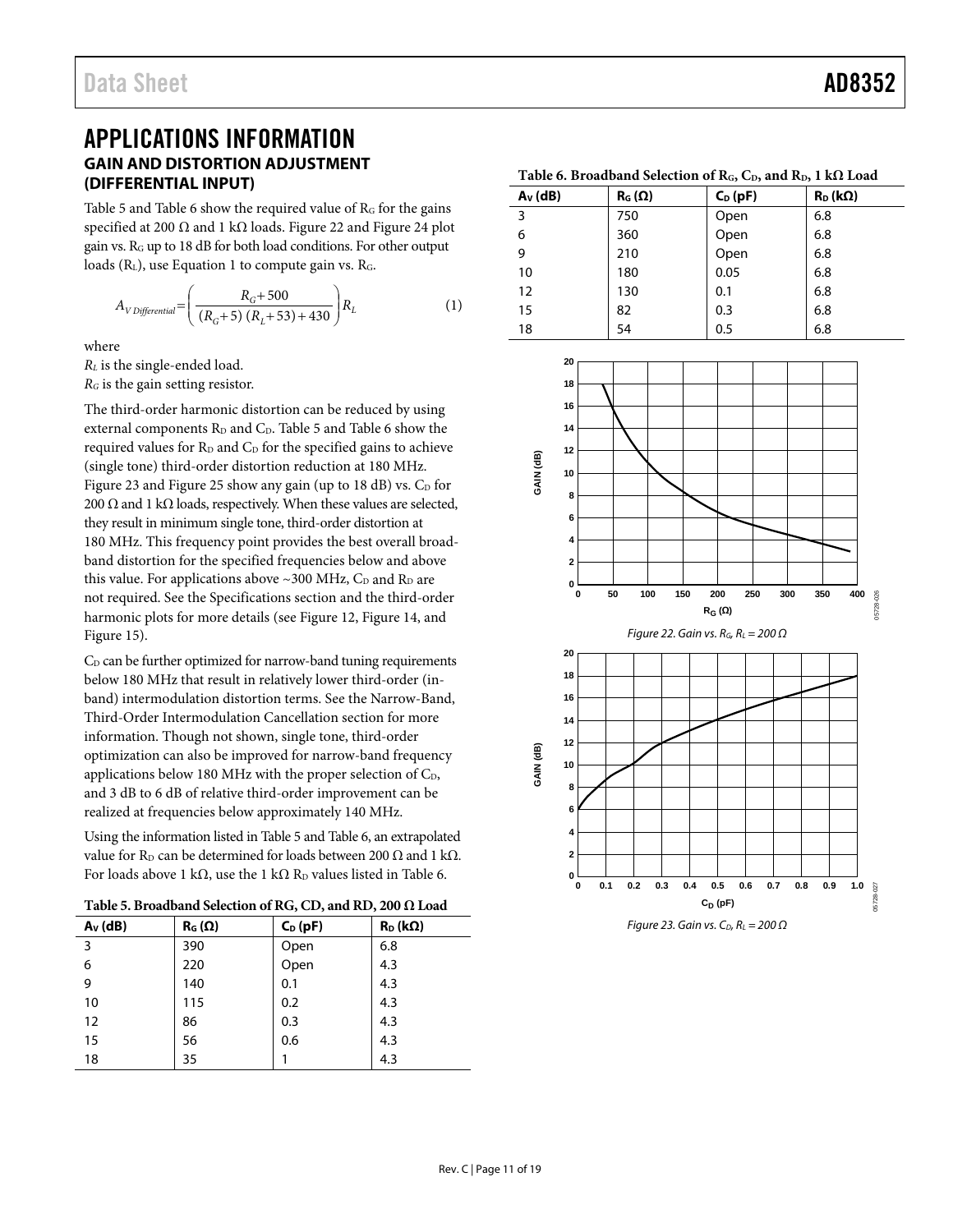<span id="page-11-1"></span>

## <span id="page-11-2"></span><span id="page-11-0"></span>**SINGLE-ENDED INPUT OPERATION**

The AD8352 can be configured as a single-ended-to-differential amplifier, as shown in [Figure 26.](#page-11-3) To balance the outputs when driving the VIP input, an external resistor (R<sub>N</sub>) of 200  $\Omega$  is added between VIP and RGN. See Equation 2 to determine the singleended input gain (Av single-Ended) for a given RG or RL.

$$
A_{V\,Single-Ended} = \left(\frac{R_G + 500}{\left(R_G + 5\right)\left(R_L + 53\right) + 430}\right)R_L + \frac{R_L}{R_L + 30} \tag{2}
$$

where

*RL* is the single-ended load. *RG* is the gain setting resistor. [Figure 27](#page-11-4) plots gain vs. R<sub>G</sub> for 200  $\Omega$  and 1 k $\Omega$  loads[. Table 7](#page-12-1) an[d Table 8](#page-12-2) show the values of  $C_D$  and  $R_D$  required (for 180 MHz broadband, third-order, single tone optimization) for 200  $\Omega$  and 1 kΩ loads, respectively. This single-ended configuration provides −3 dB bandwidths similar to input differential drive. [Figure 28](#page-11-5) through [Figure 31](#page-12-3) show distortion levels at a gain of 12 dB for both 200  $Ω$  and 1 k $Ω$  loads. Gains from 3 dB to 18 dB, using optimized  $C_D$  and  $R_D$  values, obtain similar distortion levels.

<span id="page-11-3"></span>



<span id="page-11-4"></span>

<span id="page-11-5"></span>*Figure 28. Single-Ended, Second-Order Harmonic Distortion (HD2) vs. Frequency, 200 Ω Load*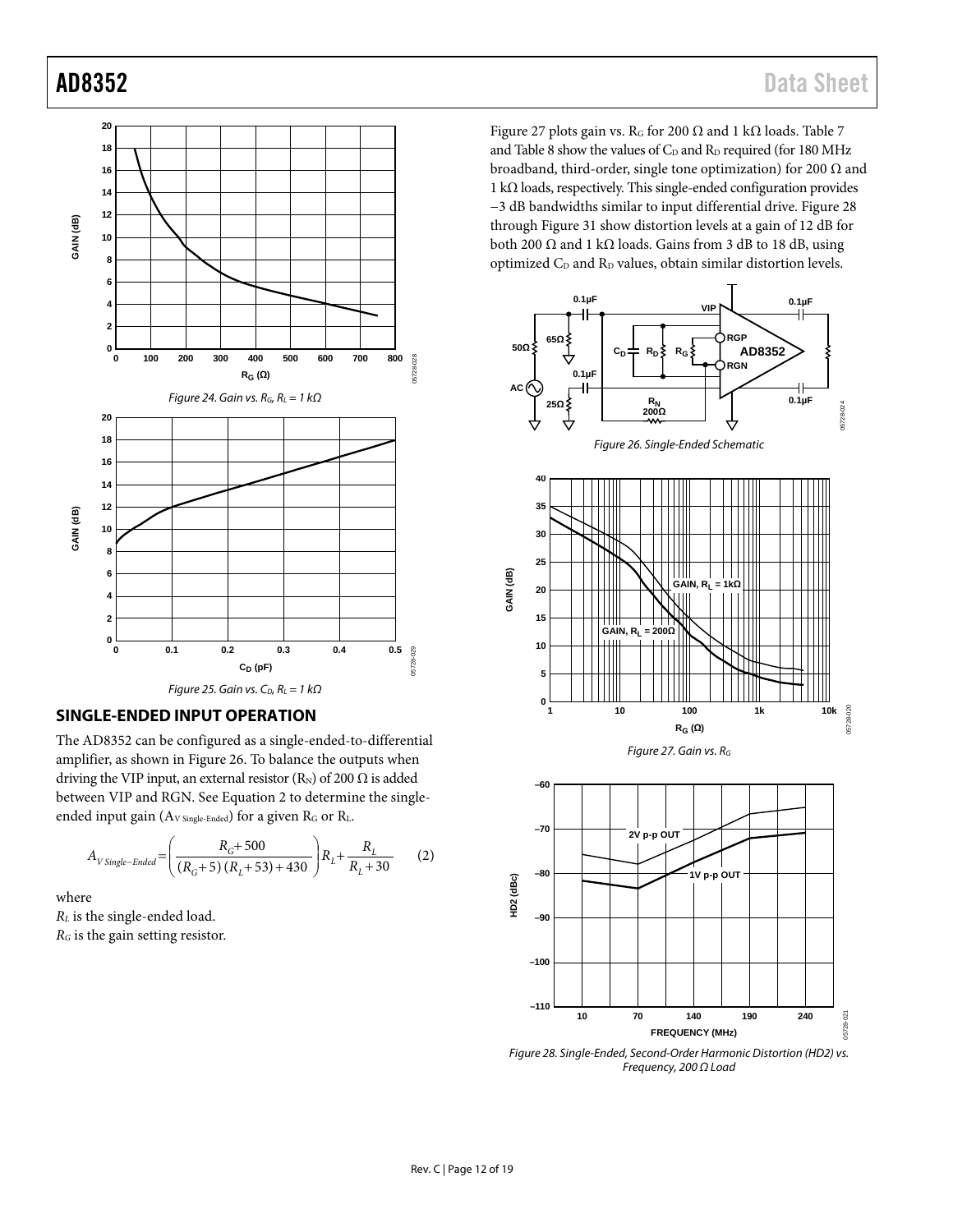This broadband optimization was also performed at 180 MHz. As with differential input drive, the resulting distortion levels at lower frequencies are based on the  $C_D$  and  $R_D$  specified in [Table 7](#page-12-1) an[d Table 8.](#page-12-2) As with differential input drive, relative third-order reduction improvement at frequencies below 140 MHz is realized with proper selection of  $C_D$  and  $R_D$ .



*Figure 29. Single-Ended, Third-Order Harmonic Distortion (HD3) vs. Frequency, 200 Ω Load*



*Figure 30. Single-Ended, Second-Order Harmonic Distortion (HD2) vs. Frequency, 1 kΩ Load*



<span id="page-12-3"></span>*Figure 31. Single-Ended, Third-Order Harmonic Distortion (HD3) vs. Frequency, 1 kΩ Load*

<span id="page-12-1"></span>

| <b>Table 7. Distortion Cancellation Selection Components</b> |
|--------------------------------------------------------------|
| ( $R_D$ and $C_D$ ) for Required Gain, 200 $\Omega$ Load     |

| .          |               |           |                     |  |
|------------|---------------|-----------|---------------------|--|
| $A_V$ (dB) | $R_G(\Omega)$ | $C_D(pF)$ | $R_D$ (k $\Omega$ ) |  |
| 3          | 4.3 k         | Open      | 4.3                 |  |
| 6          | 540           | Open      | 4.3                 |  |
| 9          | 220           | 0.1       | 4.3                 |  |
| 12         | 120           | 0.3       | 4.3                 |  |
| 15         | 68            | 0.6       | 4.3                 |  |
| 18         | 43            | 0.9       | 4.3                 |  |

<span id="page-12-2"></span>

| <b>Table 8. Distortion Cancellation Selection Components</b> |
|--------------------------------------------------------------|
| ( $R_D$ and $C_D$ ) for Required Gain, 1 k $\Omega$ Load     |

| $A_V$ (dB) | $R_G(\Omega)$ | $C_D(pF)$ | $R_D$ (k $\Omega$ ) |  |
|------------|---------------|-----------|---------------------|--|
| 6          | 3 k           | Open      | 4.3                 |  |
| 9          | 470           | Open      | 4.3                 |  |
| 12         | 210           | 0.2       | 4.3                 |  |
| 15         | 120           | 0.3       | 4.3                 |  |
| 18         | 68            | 0.5       | 4.3                 |  |

## <span id="page-12-0"></span>**NARROW-BAND, THIRD-ORDER INTERMODULATION CANCELLATION**

Broadband single tone, third-order harmonic optimization does not necessarily result in optimum (minimum) two tone, thirdorder intermodulation levels. The specified values for  $C_D$  and R<sub>D</sub> in [Table 5](#page-10-2) and [Table 6](#page-10-3) were determined for minimizing broadband, single tone third-order levels.

Due to phase-related distortion coefficients, optimizing single tone third-order distortion does not result in optimum in-band  $(2f_1 - f_2 \text{ and } 2f_2 - f_1)$ , third-order distortion levels. By proper selection of  $C_D$  (using a fixed 4.3 k $\Omega$  R<sub>D</sub>), IP3s of better than 45 dBm are achieved. This results in degraded out-of-band, third-order frequencies ( $f_2 + 2f_1$ ,  $f_1 + 2f_2$ ,  $3f_1$  and  $3f_2$ ). Thus, careful frequency planning is required to determine the trade-offs.

[Figure 32](#page-13-1) shows narrow-band (2 MHz spacing) OIP3 levels optimized at 32 MHz, 70 MHz, 100 MHz, and 180 MHz using the  $C_D$  values specified in [Figure 33.](#page-13-2) These four data points (the C<sub>D</sub> value and associated OIP3 levels) are extrapolated to provide close estimates of OIP3 levels for any specific frequency between 30 MHz and 180 MHz. For frequencies below ~140 MHz, narrowband tuning of OIP3 results in relatively higher OIP3s (vs. the broadband results shown i[n Table 2](#page-3-1) of the specifications). Though not shown, frequencies below 30 MHz also result in improved OIP3s when using proper values for CD.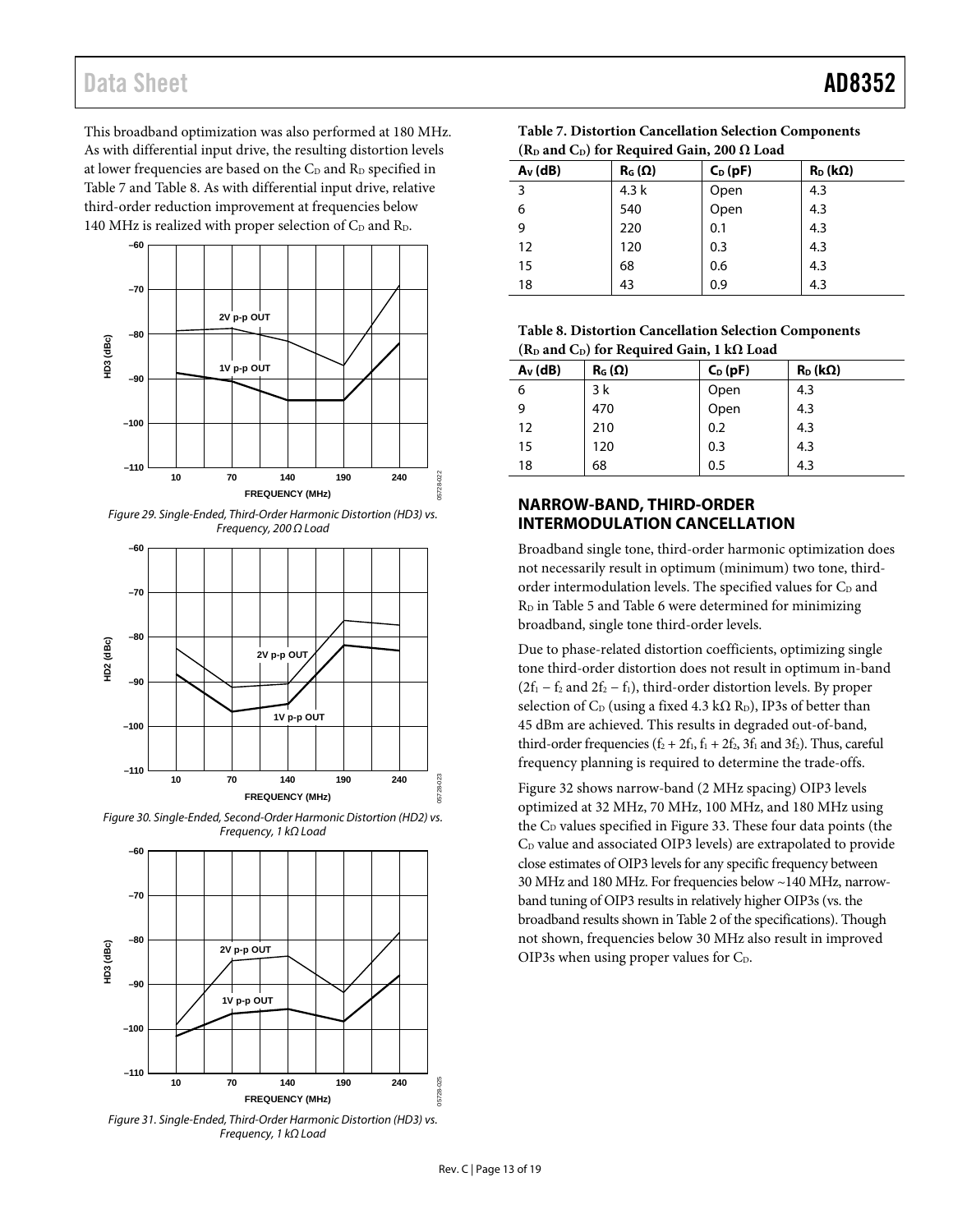

<span id="page-13-1"></span>

<span id="page-13-2"></span>*Figure 33. Narrow-Band C<sub>D</sub> vs. Frequency for Various Gain Settings* 

### <span id="page-13-0"></span>**HIGH PERFORMANCE ADC DRIVING**

The AD8352 provides the gain, isolation, and balanced low distortion output levels for efficiently driving wideband ADCs such as th[e AD9445.](http://www.analog.com/AD9445)

[Figure 34](#page-14-1) and [Figure 35](#page-14-2) (single and differential input drive) illustrate the typical front-end circuit interface for the AD8352 differentially driving th[e AD9445](http://www.analog.com/AD9445) 14-bit ADC at 105 MSPS. The AD8352, when used in the single-ended configuration, shows little or no degradation in overall third-order harmonic performance (vs. differential drive). See th[e Single-Ended Input Operation](#page-11-0) section. The 100 MHz FFT plots shown i[n Figure 36](#page-14-3) an[d Figure 37](#page-14-4) display the results for the differential configuration. Though not shown, the single-ended, third-order levels are similar.

The 50  $\Omega$  resistor shown in [Figure 34](#page-14-1) provides a 50  $\Omega$  differential input impedance to the source for matching considerations. When the driver is less than one eighth of the wavelength from the AD8352, impedance matching is not required thereby negating the need for this termination resistor. The output 24  $\Omega$  resistors provide isolation from the analog-to-digital input.

Refer to th[e Layout and Transmission Line Effects](#page-14-0) section for more information. The circuit in [Figure 35](#page-14-2) represents a singleended input to differential output configuration for driving the [AD9445.](http://www.analog.com/en/prod/0%2C2877%2CAD9445%2C00.html) In this case, the input 50  $\Omega$  resistor with R<sub>N</sub> (typically 200 Ω) provide the input impedance match for a 50 Ω system. Again, if input reflections are minimal, this impedance match is not required. A fixed 200 Ω resistor (R<sub>N</sub>) is required to balance the output voltages that are required for second-order distortion cancellation. R<sub>G</sub> is the gain setting resistor for the AD8352 with the  $R_D$  and  $C_D$  components providing distortion cancellation. The [AD9445](http://www.analog.com/en/prod/0%2C2877%2CAD9445%2C00.html) presents approximately 2 k $\Omega$  in parallel with 5 pF/differential load to the AD8352 and requires a 2.0 V p-p differential signal ( $V_{REF}$  = 1 V) between VIN+ and VIN- for a full-scale output operation.

These AD8352 simplified circuits provide the gain, isolation, and distortion performance necessary for efficiently driving high linearity converters, such as th[e AD9445.](http://www.analog.com/AD9445) This device also provides balanced outputs whether driven differentially or singleended, thereby maintaining excellent second-order distortion levels. However, at frequencies above ~100 MHz, due to phaserelated errors, single-ended, second-order distortion is relatively higher. The output of the amplifier is ac-coupled to allow for an optimum common-mode setting at the ADC input. Input ac coupling can be required if the source also requires a commonmode voltage that is outside the optimum range of the AD8352. A VCM common-mode pin is provided on the AD8352 that equally shifts both input and output common-mode levels. Increasing the gain of the AD8352 increases the system noise and, thus, decreases the SNR (3.5 dB at 100 MHz input for  $Av = 10$  dB) of th[e AD9445](http://www.analog.com/AD9445) when no filtering is used. Note that amplifier gains from 3 dB to 18 dB, with proper selection of  $C_D$  and  $R_D$ , do not appreciably affect distortion levels. These circuits, when configured properly, can result in SFDR performance of better than 87 dBc at 70 MHz and 82 dBc at 180 MHz input. Single-ended drive, with appropriate  $C_D$  and  $R_D$ , give similar results for SFDR and thirdorder intermodulation levels shown in these figures.

Placing antialiasing filters between the ADC and the amplifier is a common approach for improving overall noise and broadband distortion performance for both band-pass and low-pass applications. For high frequency filtering, matching to the filter is required. The AD8352 maintains a 100  $\Omega$  output impedance well beyond most applications and is well-suited to drive most filter configurations with little or no degradation in distortion.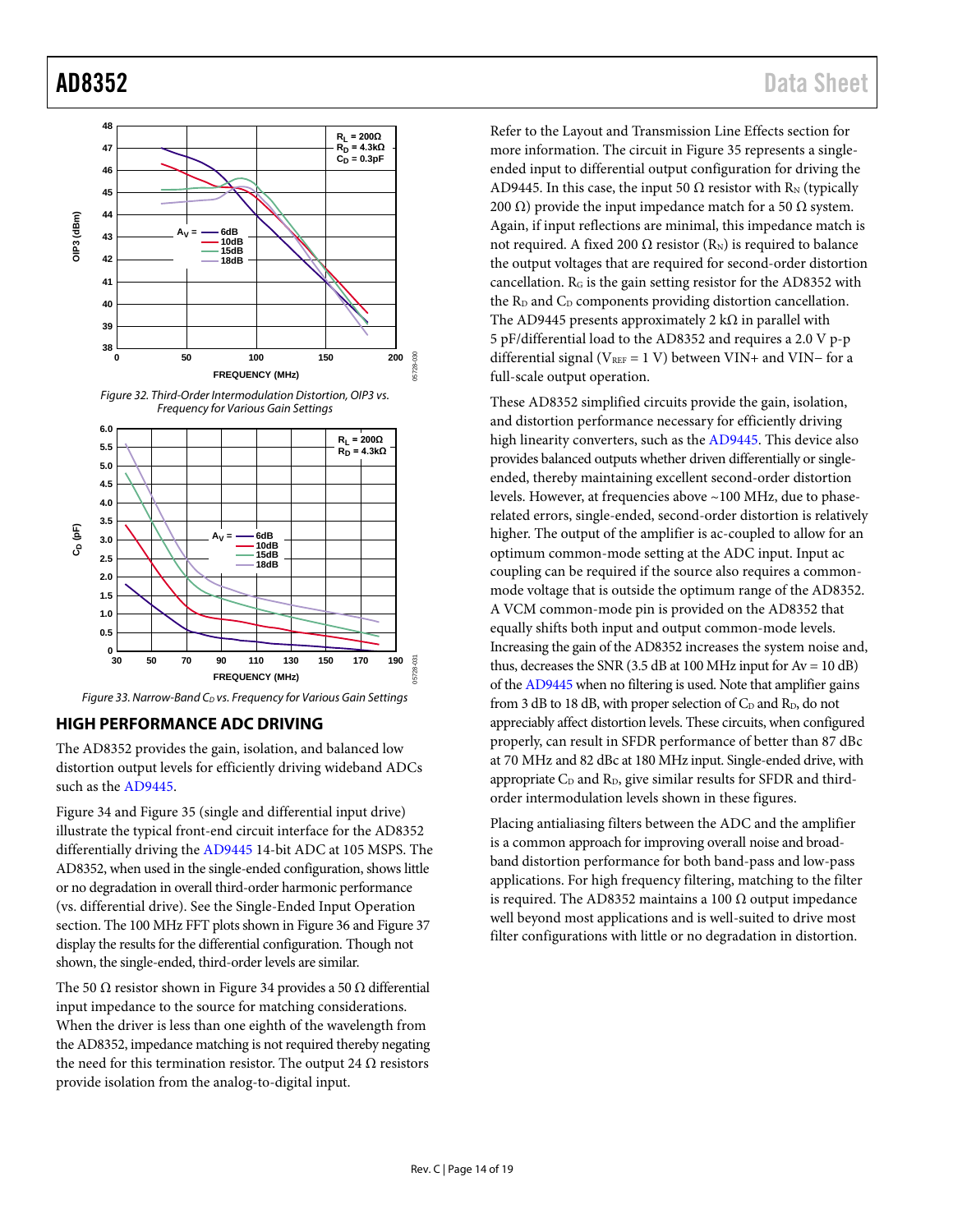

Figure 34. Differential Input to the AD8352 Driving th[e AD9445](http://www.analog.com/AD9445)

<span id="page-14-1"></span>

Figure 35. Single-Ended Input to the AD8352 Driving th[e AD9445](http://www.analog.com/AD9445)

<span id="page-14-2"></span>

<span id="page-14-3"></span>Encode Clock at 105 MHz with  $f_C$  at 100 MHz (A<sub>V</sub> = 10 dB), See Figure 34



### <span id="page-14-4"></span><span id="page-14-0"></span>**LAYOUT AND TRANSMISSION LINE EFFECTS**

High Q inductive drives and loads, as well as stray transmission line capacitance in combination with package parasitics, can potentially form a resonant circuit at high frequencies resulting in excessive gain peaking or possible oscillation. If RF transmission lines connecting the input or output are used, they should be designed such that stray capacitance at the input/output pins is minimized. In many board designs, the signal trace widths should be minimal where the driver/ receiver is more than one-eighth of the wavelength from the AD8352. This nontransmission line configuration requires that underlying and adjacent ground and low impedance planes be dropped from the signal lines. In a similar fashion, stray capacitance should be minimized near the R<sub>G</sub>, C<sub>D</sub>, and R<sub>D</sub> components and associated traces. This also requires not placing low impedance planes near these components. Refer to the evaluation board layout [\(Figure 39 a](#page-17-0)n[d Figure 40\)](#page-17-1) for more information. Excessive stray capacitance at these nodes results in unwanted high frequency distortion. The 0.1 μF supply decoupling capacitors need to be close to the amplifier. This includes Signal Capacitor C2 through Signal Capacitor C5.

Parasitic suppressing resistors (R5, R6, R7, and R11) can be used at the device input/output pins. Use 25  $\Omega$  series resistors (Size 0402) to adequately de-Q the input and output system from most parasitics without a significant decrease in gain. In general, if proper board layout techniques are used, the suppression resistors are not necessarily required. Output Parasitic Suppression Resistor R7 and Output Parasitic Suppression Resistor R11 can be required for driving some switch capacitor ADCs. These suppressors, with Input C of the converter (and possibly added External Shunt C), help provide charge kickback isolation and improve overall distortion at high encode rates.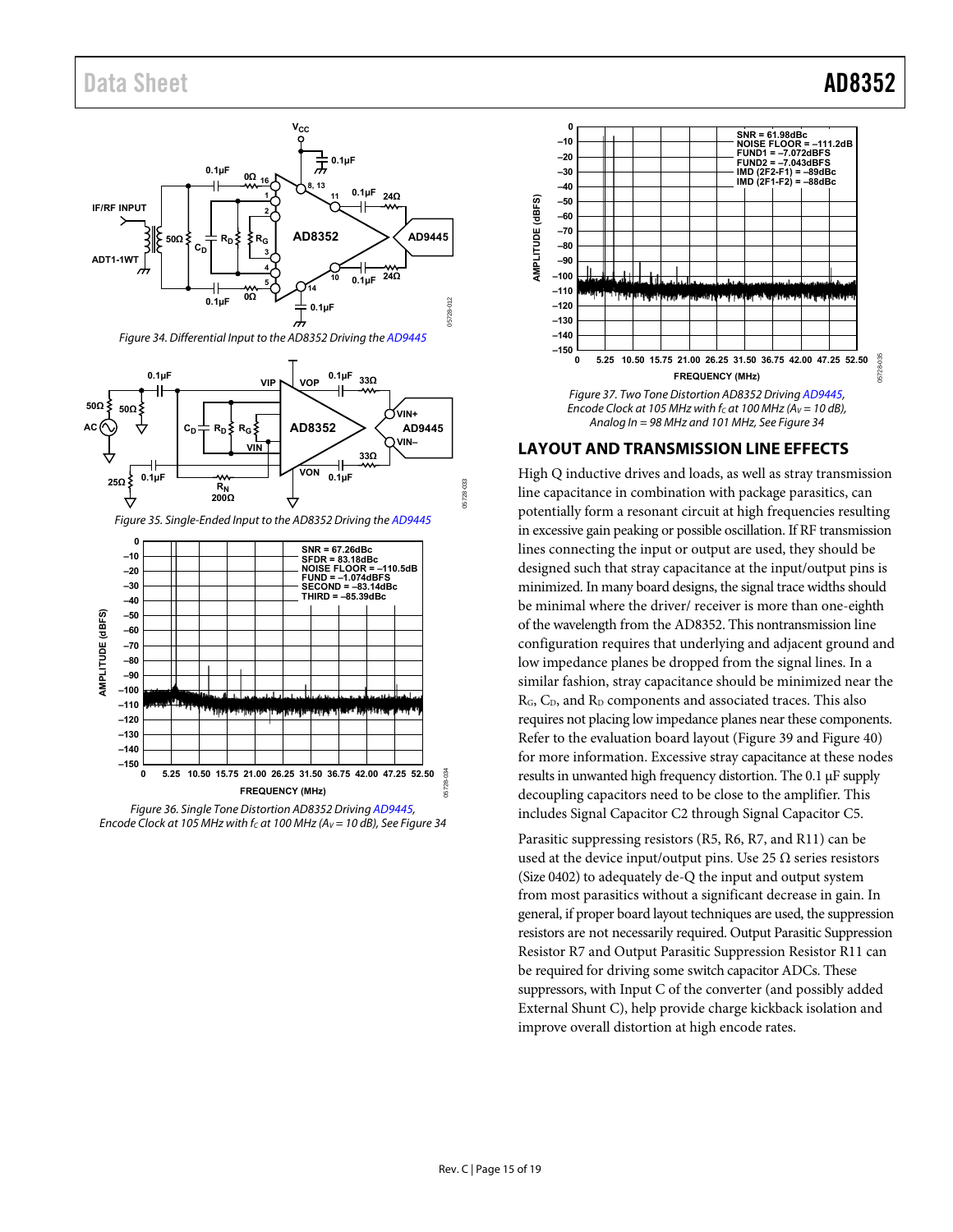## <span id="page-15-0"></span>EVALUATION BOARD

An evaluation board is available for experimentation of various parameters such as gain, common-mode level, and distortion. The output network can be configured for different loads via minor output component changes. The schematic and evaluation board artwork are shown i[n Figure 38,](#page-16-1) [Figure 39,](#page-17-0) an[d Figure 40.](#page-17-1) All discrete capacitors and resistors are Size 0402, except for C1 (3528-B).

| Component                                                                      | <b>Name</b>                               | <b>Function</b>                                                                                                                                                                                                                                                                                                                                                                                                                                                                                                                                                                                                                                                           | <b>Additional</b><br><b>Information</b>                                                                                                                                                                              |
|--------------------------------------------------------------------------------|-------------------------------------------|---------------------------------------------------------------------------------------------------------------------------------------------------------------------------------------------------------------------------------------------------------------------------------------------------------------------------------------------------------------------------------------------------------------------------------------------------------------------------------------------------------------------------------------------------------------------------------------------------------------------------------------------------------------------------|----------------------------------------------------------------------------------------------------------------------------------------------------------------------------------------------------------------------|
| C8, C9, C10                                                                    | Capacitors                                | C8, C9, and C10 are bypass capacitors.                                                                                                                                                                                                                                                                                                                                                                                                                                                                                                                                                                                                                                    | $C8 = C9 = C10 = 0.1 \mu F$                                                                                                                                                                                          |
| $R_D, C_D$                                                                     | <b>Distortion</b><br>tuning<br>components | Distortion Adjustment Components. Allows for third-order distortion<br>adjustment HD3.                                                                                                                                                                                                                                                                                                                                                                                                                                                                                                                                                                                    | Typically, both are open<br>above 300 MHz<br>$C_D = 0.2$ pF, $R_D = 4.32$ k $\Omega$<br>C <sub>D</sub> is Panasonic High-Q<br>(microwave) multilayer<br>chip 402 capacitor                                           |
| R1, R2, R3,<br>R4, R5, R6,<br>T <sub>2</sub> , C <sub>2</sub> , C <sub>3</sub> | Resistors,<br>transformer.<br>capacitors  | Input Interface. R1 and R4 ground one side of the differential drive interface<br>for single-ended applications. T2 is a 1-to-1 impedance ratio balun to transform a<br>single-ended input into a balanced differential signal. R2 and R3 provide<br>a differential 50 $\Omega$ input termination. R5 and R6 can be increased to reduce<br>gain peaking when driving from a high source impedance. The 50 $\Omega$<br>termination provides an insertion loss of 6 dB. C2 and C3 provide ac-coupling.                                                                                                                                                                      | R1 = open, R2 = 25 $\Omega$ ,<br>$R3 = 25 \Omega$ , $R4 = 0 \Omega$ ,<br>$R5 = 0 \Omega$ , $R6 = 0 \Omega$ ,<br>$T2 = M/A$ -COM ETC1-1-13,<br>$C2 = 0.1 \mu F$ , $C3 = 0.1 \mu F$                                    |
| R7, R8, R9,<br>R11, R12,<br>R <sub>13</sub> , R <sub>14</sub> ,<br>T1, C4, C5  | Resistors,<br>transformer,<br>capacitors  | Output Interface. R13 and R14 ground one side of the differential output<br>interface for single-ended applications. T1 is a 1-to-1 impedance ratio balun to<br>transform a balanced differential signal to a single-ended signal. R8, R9, and<br>R12 are provided for generic placement of matching components. R7 and<br>R11 allow additional output series resistance when driving capacitive loads.<br>The evaluation board is configured to provide a 200 $\Omega$ to 50 $\Omega$ impedance<br>transformation with an insertion loss of 11.6 dB. C4 and C5 provide<br>ac-coupling. R7 and R11 provide additional series resistance when driving<br>capacitive loads. | $R7 = 0 \Omega$ , $R8 = 86.6 \Omega$ ,<br>$R9 = 57.6 \Omega$ , $R11 = 0 \Omega$ ,<br>$R12 = 86.6 \Omega$ , $R13 = 0 \Omega$ ,<br>$R14 = open$ ,<br>$T1 = M/A$ -COM ETC1-1-13,<br>$C4 = 0.1 \mu F$ , $C5 = 0.1 \mu F$ |
| $R_G$                                                                          | Resistor                                  | Gain Setting Resistor. Resistor R <sub>G</sub> is used to set the gain of the device. Refer<br>to Table 5 and Table 6 when selecting the gain resistor.                                                                                                                                                                                                                                                                                                                                                                                                                                                                                                                   | $RG = 115 \Omega$ (Size 0402) for<br>a gain of 10 dB                                                                                                                                                                 |
| SW1, R18,<br>R19, R20                                                          | Switch,<br>resistors                      | Enable Interface. R10 connects the enable pin, ENB, to the supply for constant<br>enable operation. The enable function can be toggled by removing R10 and<br>using SW1 to switch between enable and disable modes.                                                                                                                                                                                                                                                                                                                                                                                                                                                       | $SW1 = installed$<br>$R18 = R19 = R20 = 0 \Omega$                                                                                                                                                                    |
| C1, C6, C7                                                                     | Capacitors                                | Power Supply Decoupling. The supply decoupling consists of a 10 µF capacitor<br>(C1) to ground. C6 and C7 are bypass capacitors.                                                                                                                                                                                                                                                                                                                                                                                                                                                                                                                                          | $C1 = 10 \mu F$ , $C6 = 0.1 \mu F$ ,<br>$C7 = 0.1 \mu F$                                                                                                                                                             |
| T3, T4,<br>C11, C12                                                            | Transformer,<br>capacitors                | Calibration Circuit. T3 and T4 are dummy baluns, which can be used to<br>calibrate the insertion loss across the transformers in the AD8352 signal chain.                                                                                                                                                                                                                                                                                                                                                                                                                                                                                                                 | $T3 = T4 = M/A$ -COM ETC1-1-13<br>$C11 = C12 = 0.1 \mu F$                                                                                                                                                            |

**Table 9. Evaluation Board Circuit Components and Functions**

## <span id="page-15-1"></span>**EVALUATION BOARD LOADING SCHEMES**

The AD8352 evaluation board is characterized with two load configurations representing the most common ADC input resistance. The loads chosen are 200  $\Omega$  and 1000  $\Omega$  using a broadband resistive match. The loading can be changed via R8, R9, and R12 giving the flexibility to characterize the AD8352 evaluation board for the load in any given application. These loads are inherently lossy and must be accounted for in overall gain/loss for the entire evaluation board. Measure the gain of the AD8352 with an oscilloscope using the following procedure to determine the actual gain:

- 1. Measure the peak-to-peak voltage at the input node (C2 or C3).
- 2. Measure the peak-to-peak voltage at the output node (C4 or C5).
- 3. Compute gain using the following formula: Gain = 20log(VOUT/VIN)

### **Table 10. Values Used for 200 Ω and 1000 Ω Loads**

| Component       | 200 $\Omega$ Load ( $\Omega$ ) | 1000 $\Omega$ Load ( $\Omega$ ) |  |
|-----------------|--------------------------------|---------------------------------|--|
| R <sub>8</sub>  | 86.6                           | 487                             |  |
| R <sub>9</sub>  | 57.6                           | 51.1                            |  |
| R <sub>12</sub> | 86.6                           | 487                             |  |

## <span id="page-15-2"></span>**SOLDERING INFORMATION**

On the underside of the chip scale package, there is an exposed compressed paddle. This paddle is internally connected to the ground of the chip. Solder the paddle to the low impedance ground plane on the PCB to ensure the specified electrical performance and to provide thermal relief. To further reduce thermal impedance, it is recommended that the ground planes on all layers under the paddle be stitched together with vias.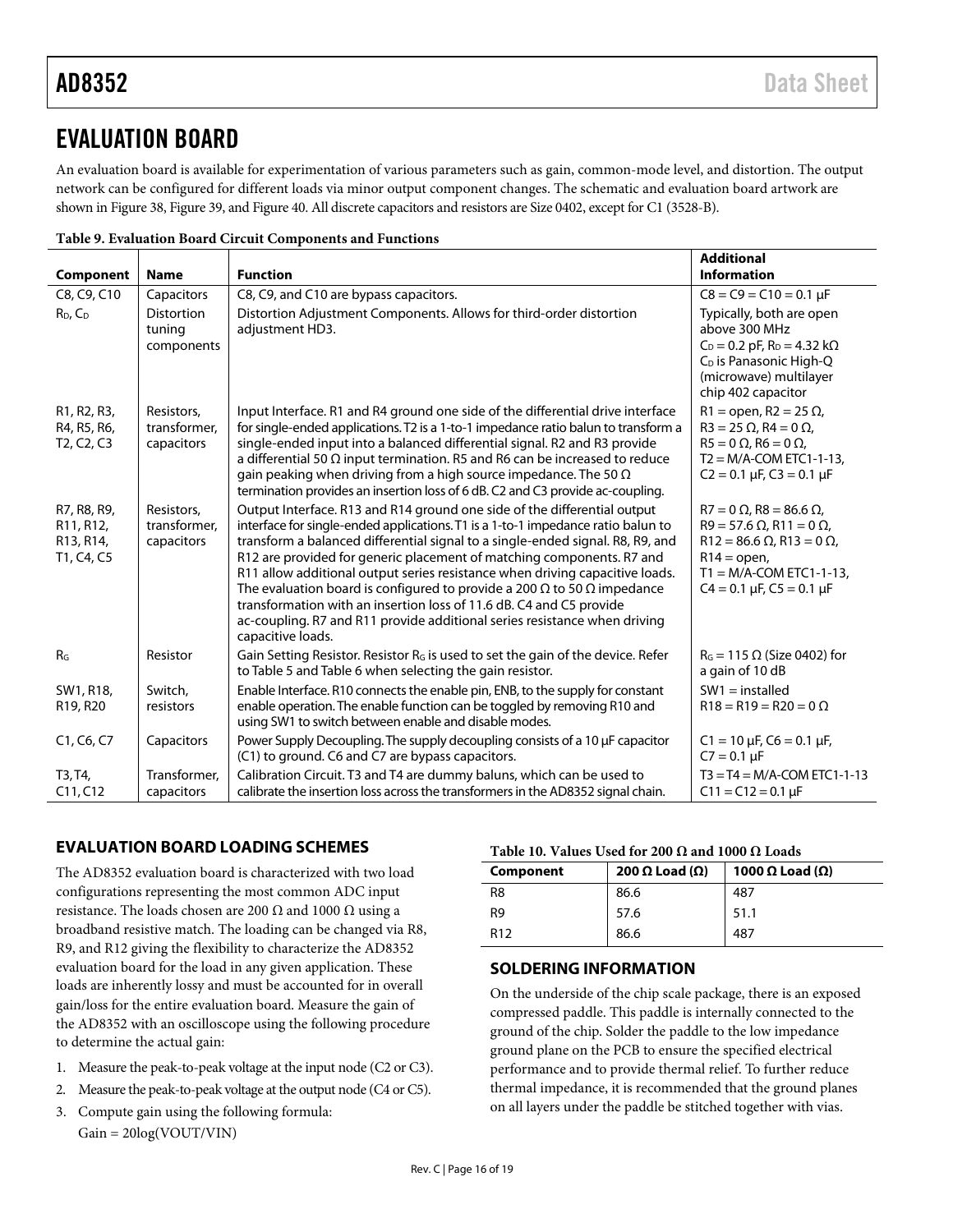## <span id="page-16-0"></span>**EVALUATION BOARD SCHEMATICS**



<span id="page-16-1"></span>Figure 38. AD8352 Evaluation Board, Version A01212A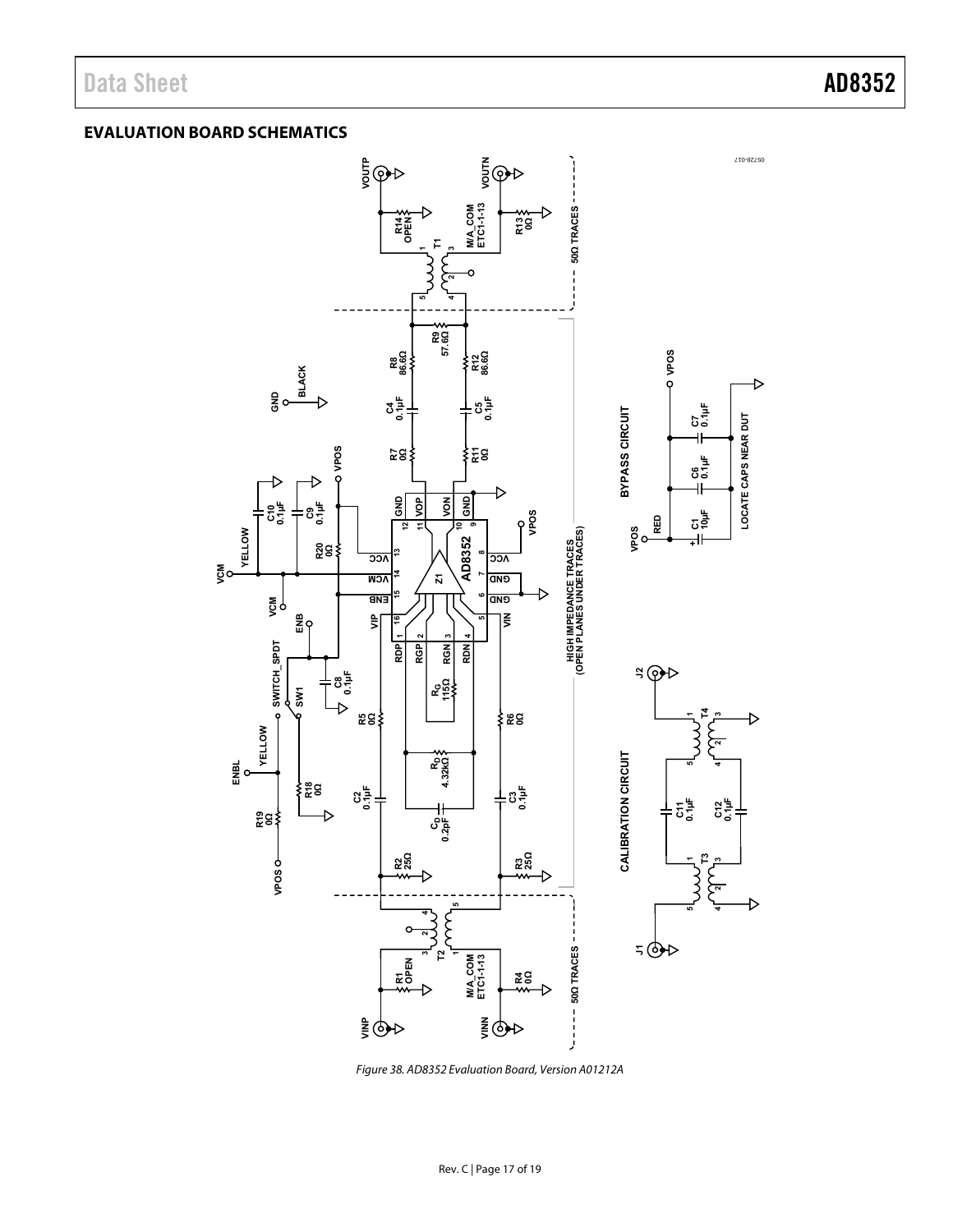05728-018

05728-019

05728-019



Figure 39. Component Side Silkscreen

<span id="page-17-0"></span>

<span id="page-17-1"></span>Figure 40. Far Side Showing Ground Plane Pull Back Around Critical Features